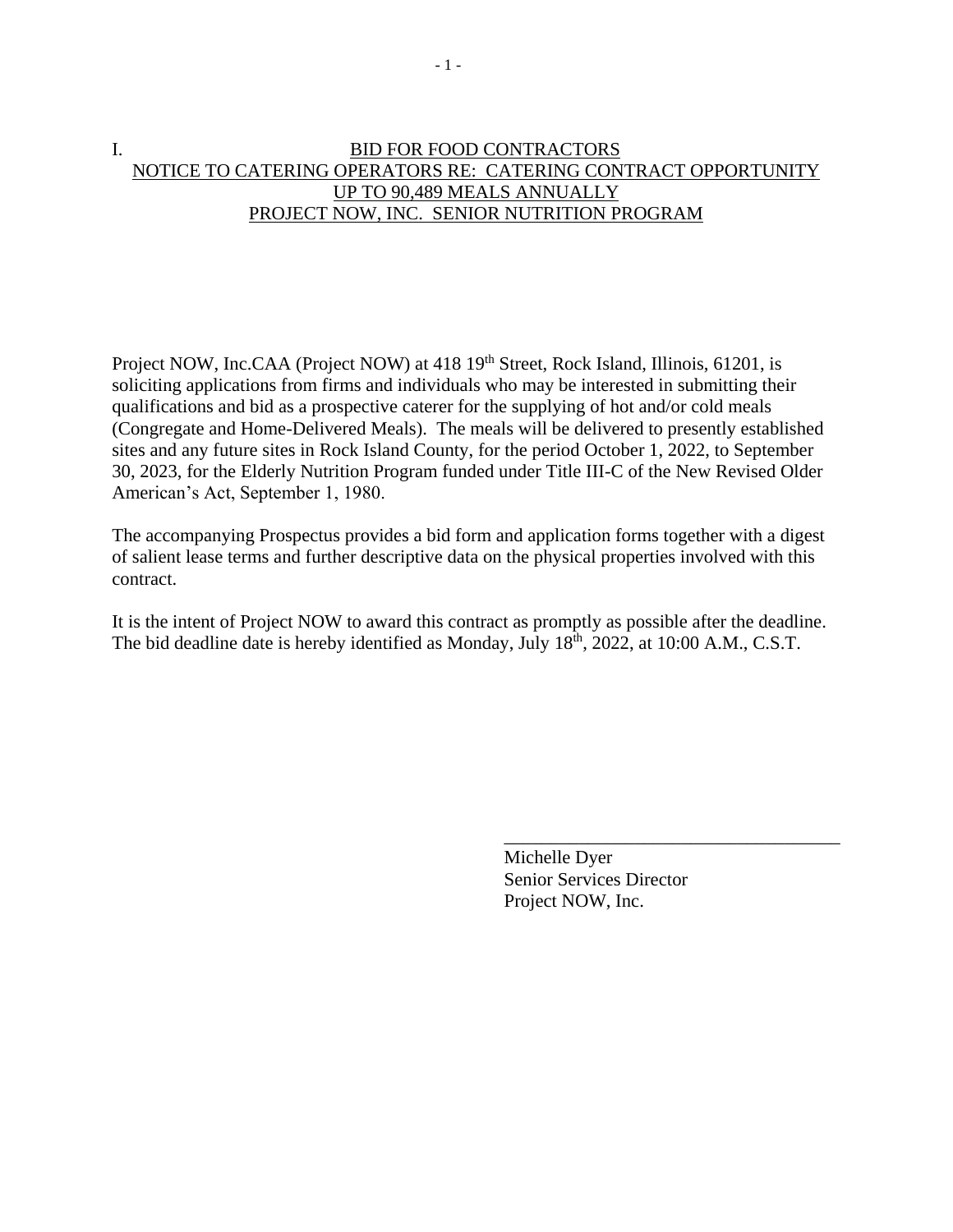# II. IDENTIFICATION AND OPERATING DATA

The Title III-C-Elderly Nutrition Program is a program designed to meet the basic nutritional needs of persons age 60 or older living in Rock Island County.

- 2 -

The official title is Congregate Meal Program for Older Persons in Rock Island County. It is a Title III-C Nutrition Program, developed from the Older American's Act, as stated in Section 701 of the Act.

Project NOW, Inc. CAA at 418 19<sup>th</sup> Street, Rock Island, Illinois 61201 is hereby identified as the "Granting Agency" for Title III-C Nutrition Program in Rock Island County. It is the duty and responsibility of this agency to receive all Federal funds allotted for this program and to see that the program fulfills all Federal, State, and Local guidelines.

The Lessee is hereby identified as the caterer or third party who will be entering into this initial contract with the Elderly Nutrition Program and Project NOW. It shall be a specific responsibility of the Lessee to specifically identify the exact location(s) of the total operation. The objective of this contract is to secure one (1) base price for Congregate Meals and one (1) base price for Home-Delivered Meals, for all sites, as per the specification of this total document.

Use of commodity foods used by the Lessee in Title III-C programs may be required. Should the commodity food program become available, the Lessee agrees to participate in the NSIP Commodity program in lieu of the cash program at a level established by Project NOW.

# III. CONTRACT SELECTION PROCEDURE

Eligibility to submit and be reviewed as a competitive bid proposal of this contract will be established by Project NOW on the basis of an objective review of each application received within the following framework:

- A. Total response to this solicitation effort, from both qualitative and quantitative aspects.
- B. Nature and extent of applicant's experience and demonstrated expertise in operating similar or related type properties in the hospitality and public accommodations field.
- C. Extent of applicant's ability to carry out the initial investment and continuing working capital requirements of this contract.
- D. Reputation of the applicant among peers, suppliers, and the public in general.
- E. Extent of applicant's apparent grasp and understanding of full market and public service potential of this contract as well as the responsibilities assumed by the caterer.
- F. Assistance to enhance, intensify, and promulgate public usage, hence enjoyment of the project and continued success.

It is anticipated that selection of the Lessee and final award and execution of the contract lease will be accomplished as promptly as possible after Monday, July 18<sup>th</sup>, 2022, subject to the conditions and reservations covered in these documents.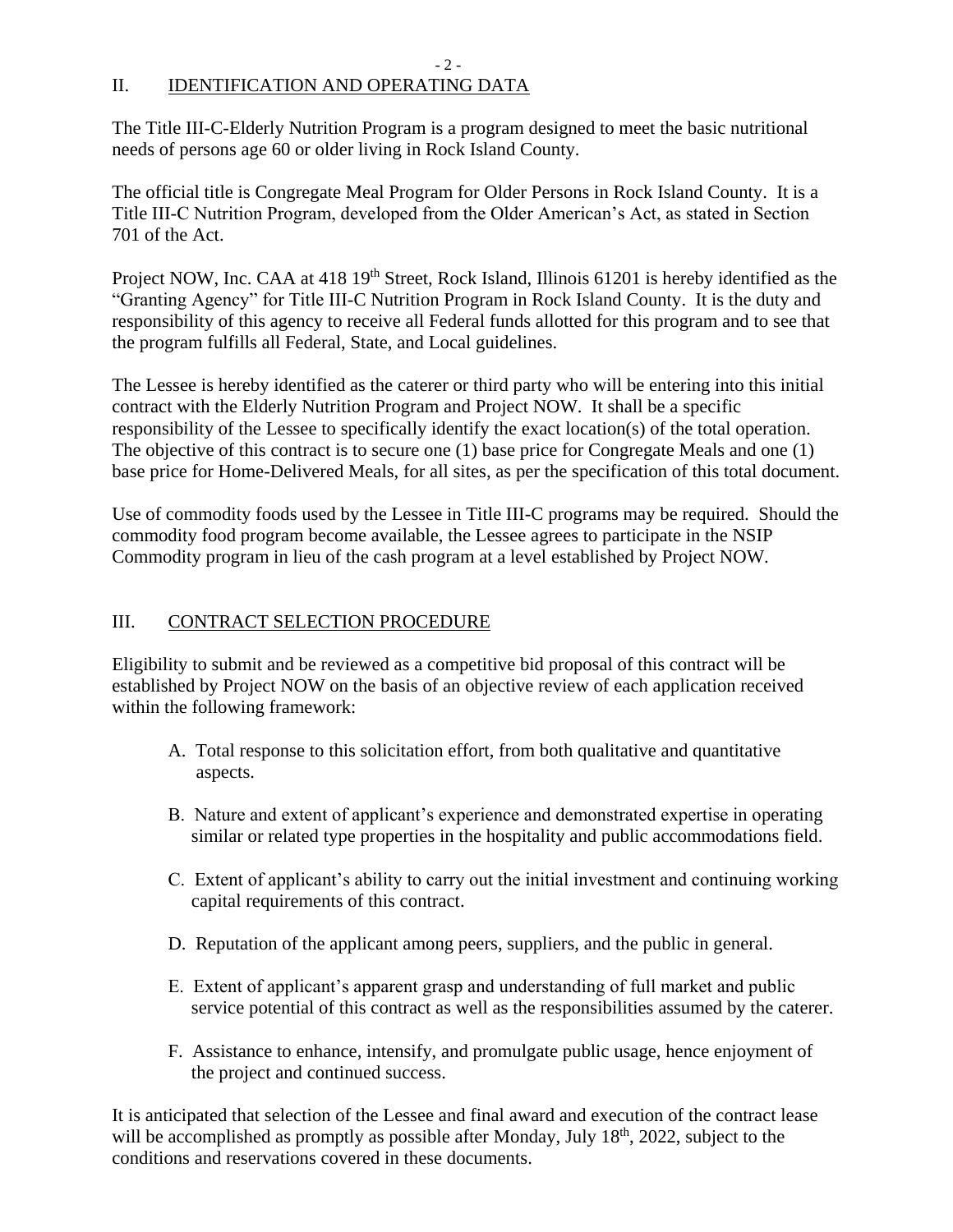Project NOW reserves the right to reject any and all bids, and to waive formalities in the bidding. Final judgement in determining the best and most responsible bidder rests with the Project NOW Board of Directors.

### IV. DIGEST OF LEASE TERMS

- 1. The period of the contract will be twelve (12) months, commencing October 1, 2022, until September 30, 2023, with the provision that Project NOW reserves the right to terminate this contract (or significantly reduce the number of meals) subject to a 60-day notice, if Project NOW should start its own food preparation program or if an act of nature or a wide spread pandemic halts delivery option. No sublease will be permitted without the consent of the Nutrition Program and Project NOW Board.
- 2. Future renewals of this contract are dependent on the Title III Grant renewal.
- 3. The period of operation is five days a week, with meals delivered and served in the approximate noontime range.
- 4. There shall be no guarantee that all special occasions will be handled and catered by the Lessee of this contract.
- 5. The Lessor reserves the right to cancel meals for a specific site or sites on a given day or days. This will be done with one (1) week advance notice except in the case of an emergency, such as blizzards, and other extreme conditions beyond the control of the Lessor.
- 6. The statement 90,489 annual meals is not a specific guarantee of a minimum number of meals.
- 7. Delivery of all meals shall be the full responsibility of the Grantee.
- 8. Compliance with all local, state and federal laws with the Illinois Department on Aging rules and regulations and those of Project NOW must be observed.
- 9. Cater caddies and the necessary stainless steel pans will be purchased and replaced, when necessary, by the Nutrition Program.
- 10. Bi-monthly "Adventures in Dining" ethnic meals at some sites and monthly birthday cakes will be provided at each site.
- 11. Where feasible and appropriate, make arrangements for the availability of shelf stable meals that follow the recommended nutritional guidelines to older persons in weather related emergencies or prolonged closure of delivery services.
- 12. Meals will meet the nutritional guidelines set forth in this bid.
- 13. We reserve the right to extend the contract upon mutual agreement.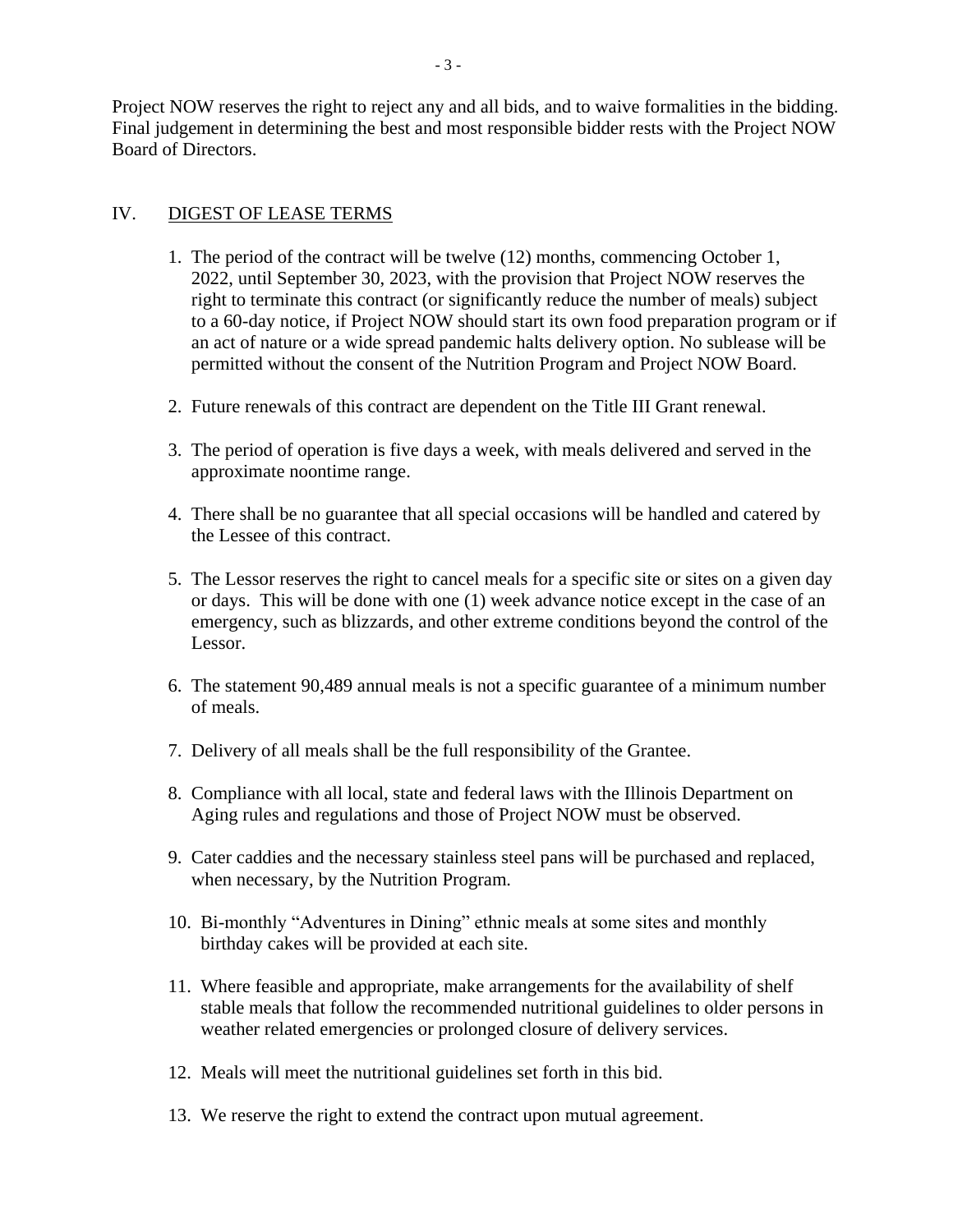The Lessee will fully comply with all of these terms. Before submitting a bid, the applicant should be thoroughly familiar with all such laws, rules and regulations.

# V. NATURE OF CONTRACT

The nature of this contract is an exclusive contract for a period of twelve (12) months, commencing October 1, 2022, to supply all regular meals for the Elderly Nutrition Program, and be hereby identified as the "Lessor" and to include the preparation of said meals to all present and future sites.

Project NOW hereby identifies below the present site locations and the planned number of meals for each site during the twelve (12) month period starting October 1, 2022.

| PRESENT SITES                                | # MEALS | <b>DAYS OPEN</b>      |       |
|----------------------------------------------|---------|-----------------------|-------|
| COLONA HOUSE, EAST MOLINE                    | 5,200   | Mon through Fri $= 5$ |       |
| PRESBYTERIAN CHURCH, EDGINGTON               | 520     | Mon/Thurs/Fri         | $= 5$ |
| 1 <sup>ST</sup> METHODIST CHURCH, PORT BYRON | 940     | Tues and Thurs        | $=2$  |
| ROCK ISLAND COUNTY SENIOR CENTER, R.I.       | 3,140   | Mon through Fri $= 5$ |       |
| AMERICAN LEGION, REYNOLDS                    | 520     | Wed                   | $=1$  |
| WESTWOOD TERRACE, MOLINE                     | 4,680   | Mon through Fri $=5$  |       |
| HOME DELIVERED MEALS                         | 72,689  | Mon through Fri       |       |
| <b>SHELF STABLE MEALS</b>                    | 2,800   | Bi-Annually           |       |
| <b>TOTALS</b>                                | 90,489  |                       |       |

The moving and/or addition of any site are not to reflect any price changes in the contract. Future sites, not specifically identified in this exhibit are considered part of this contract, with the provision that they do not exceed specific boundary lines.

It is hereby identified that a one-month sample menu will be furnished with the final bid presentation.

The statements: 90,489 annual meals are hereby identified as, "no specific number of meals guaranteed." 90,489 is the number of meals the present cost per meal is to be bid upon. Additional or less meals may be required during the program year.

Future and present sites shall have an option of on site preparation.

# VI. MEAL PREPARATION AND DELIVERY

Applicant agencies must have the capability to operate a kitchen in one or more of the individual counties of the Western Illinois Area Agency on Aging's Planning and Service Area or in a location that is accessible to the service area.

Applicant agencies who intend to sub-contract with other vendors to provide the meals must follow these specifications when determining costs under this section of the grant application and when letting bids should you receive a Title III-C Grant Award from the Western Illinois Area Agency on Aging.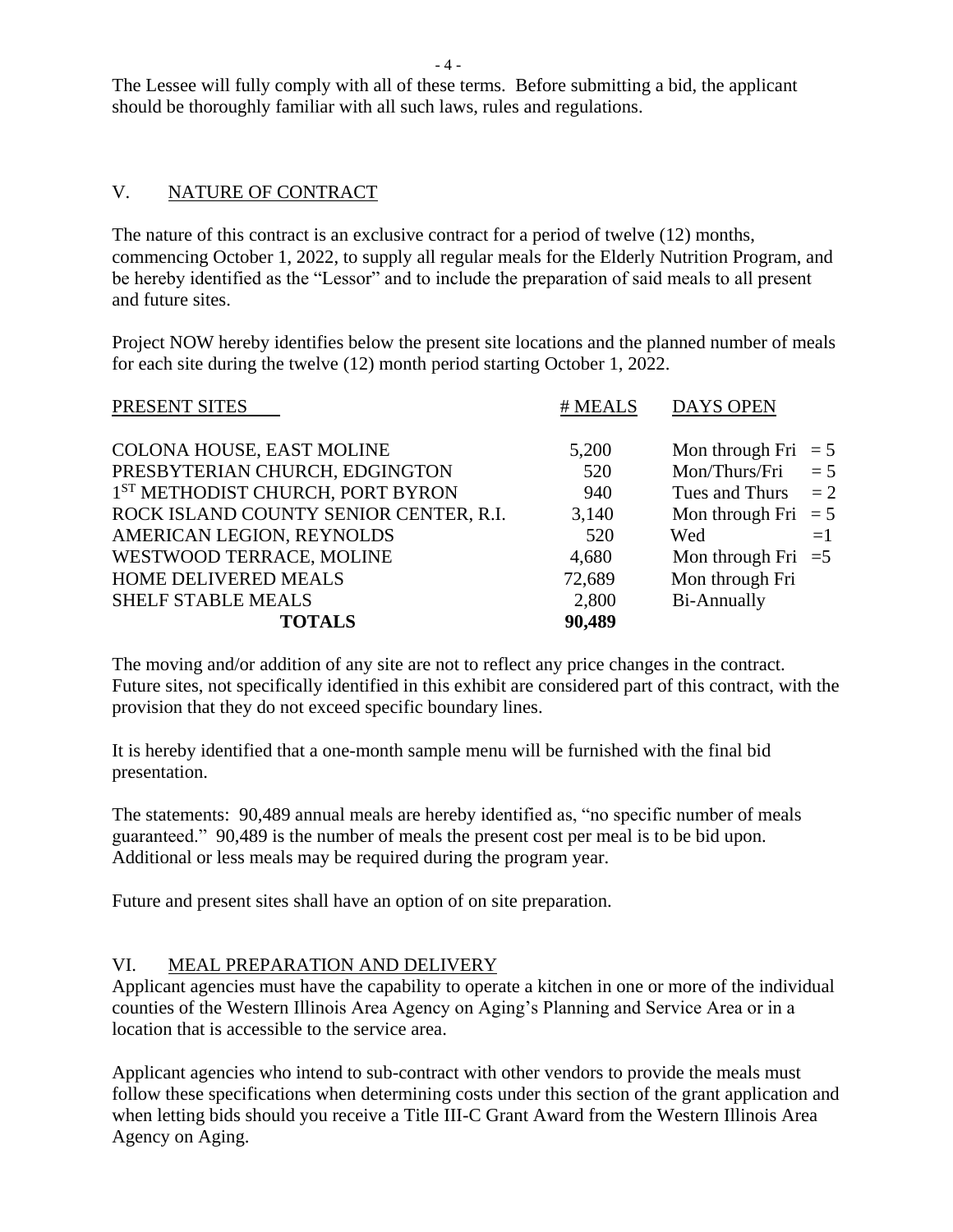Packaging & Packaging Standards-Home Delivered Meals

a. All meals packaged at nutrition sites must be individually packaged first (before congregate meals are served) and packed in secondary insulated food carriers with tight fitting lids and transported or frozen immediately.

b. Containers must be designed to maintain the integrity and safety of the food.

c. Cold and hot foods must be packaged and packed separately.

d. All food delivery carriers must maintain the proper temperature for the required time that the food will be in the carrier.

e. Cold food sacks must be packaged in bags that will not be compromised by condensation or leaking. (i.e. plastic sacks)

Only divided containers can be used for hot foods. The lids must provide a tight fitting seal. Bread must not be placed on the top of other food.

Appropriate individual containers with tight fitting lids must be used for all cold food. "Sandwich" type bags which can be sealed may be used for bread.

Temperature checks of bulk food should be taken on a daily basis, immediately prior to the packaging procedure. **The food should be at least 180˚ F.**

### VII. FOOD REQUIREMENTS

Food Standard. The food service provider, when purchasing food and preparing and delivering meals must follow appropriate procedures to preserve nutritional value and food safety.

A. Food quality standards to be followed are:

| Beef, Lamb and Veal     | U.S.D.A. Choice                           |
|-------------------------|-------------------------------------------|
| Pork                    | U.S.D.A. #1                               |
| Poultry                 | U.S.D.A. Grade A                          |
| Fish                    | Packed under the inspection of the U.S.   |
|                         | Department of Interior.                   |
| Ground Beef             | 85/15 U.S.D.A. Choice                     |
| Turkey Roll             | All meat 60% white /40% dark              |
| Frankfurters, Wieners   | Meet Federal or State Protein Content and |
|                         | Moisture limits.                          |
| Eggs, Butter, Margarine | U.S.D.A. Grade A Fresh                    |
| Milk 1%                 | U.S.D.A. Grade A                          |
| <b>Fresh Produce</b>    | U.S.D.A. Grade 1                          |
|                         |                                           |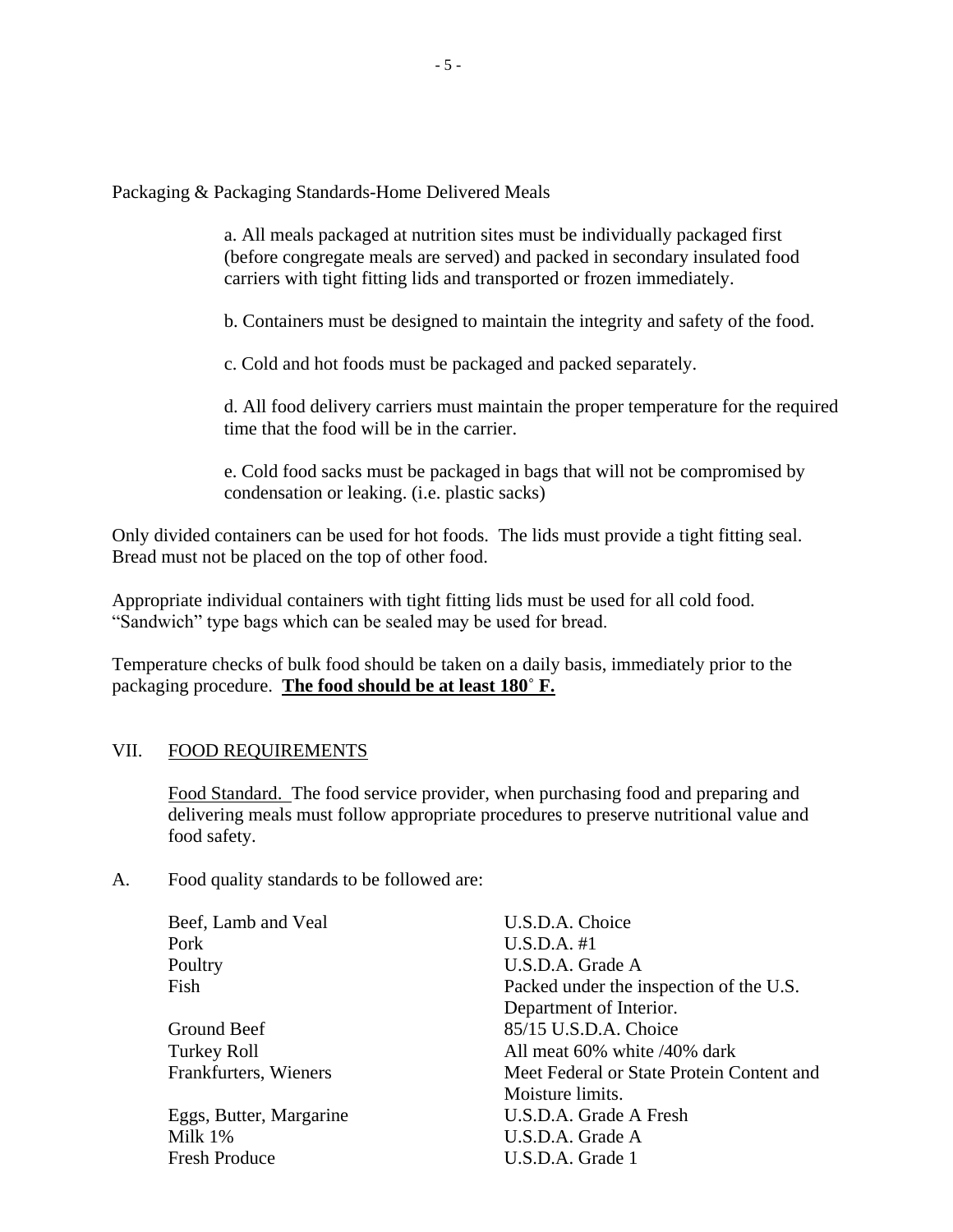Canned & Frozen Fruits/Vegetables U.S.D.A. Grade A

B. Condiments and paper products to be provided by the food service provider at a minimum are:

- 6 -

Bulk Coffee, Tea and Milk Butter or Oleo Salt & Pepper Ketchup, Mustard Creamer which may be individual packets Salad Dressing when salad is on the menu Sugar and Sugar Substitute Home Delivered Food Containers w/tight fitting lid, and three compartments, appropriate for separating hot and cold items

C. All Nutrition Service Providers Must:

**1**. Have procedures for obtaining the views of participants about the services they receive;

**2**. Solicit the expertise of an Illinois Licensed Dietitian Nutritionist (or Illinois licensed healthcare practitioner whose license includes nutrition services) based on the requirements of the state Dietetic and Nutrition Services Practice Act, Section 15. An individual licensed to practice dietetic or nutrition services in another state that has licensure requirements considered by the Illinois Department of Financial and Professional Regulation to be at least as stringent as the requirements for licensure under the Illinois Act, may review and approve menus.

Although nutrition service providers do not have to include licensed dietitians on staff, state rules do require that licensed dietitians are involved in the review and approval of menus. Menu planning and review can be arranged through subcontracts or volunteer agreements.

**3.** Solicit the advice and expertise of other individuals knowledgeable with regard to the needs of older individuals.

**4**. Follow appropriate procedures to preserve nutritional value and food safety in purchasing and storing food, and preparing, serving and delivering

**5**. Have available for use upon request appropriate food containers and utensils for persons with disabilities; and

**6.** The nutrition service provider must work with a consulting dietician in establishing and implementing procedures on handling foods prepared for a meal, but not served. The procedures shall address which foods may be saved, which foods need to be destroyed and instructions for cooling and storing foods for reuse.

D. All raw fruits and vegetables and other foods utilized must be free from spoilage, filth or contamination and must be safe for human consumption.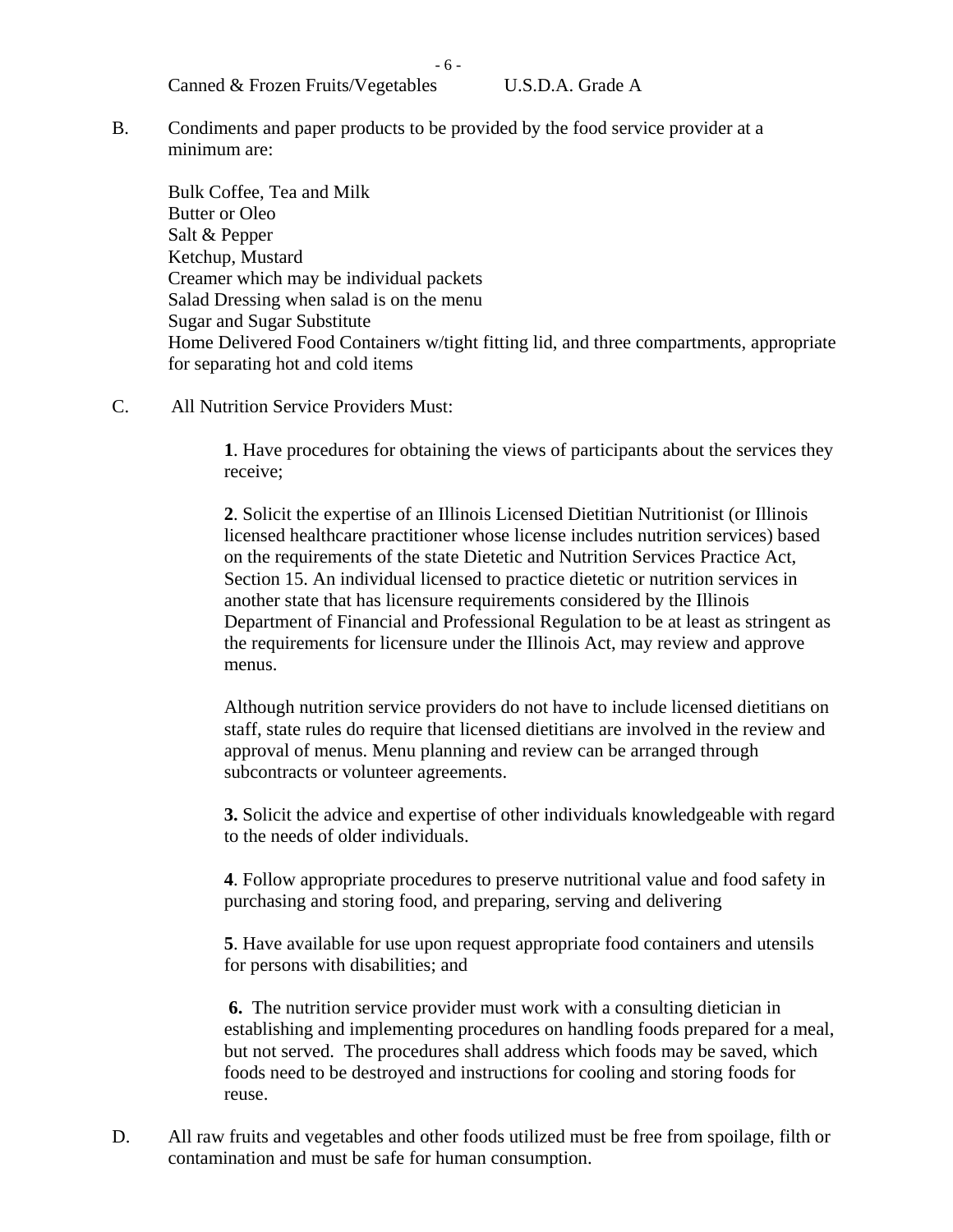- E. Foods prepared, canned or preserved in the home shall not be used. The use of hermetically sealed non-commercially packaged foods are prohibited because of the history of causing food borne illness.
- F. Standardized tested quantity recipes, adjusted to yield the number of servings needed, shall be used to achieve the consistent and desirable quality and quantity of meals.
- G. Leftover foods shall not be given away or sold.

### VIII. PREPARATION, HANDLING AND SERVING

The food service provider must comply with applicable provisions of state or local laws regarding the safe and sanitary handling of food, equipment, and supplies used in the storage, preparation, service, and delivery of meals. All required licenses and permits must be posted at the place of food preparation.

### IX. MEAL REQUIREMENTS:

Meals provided through the nutrition program must comply with the most recent Dietary Guidelines for Americans, published by the Secretary of Health and Human Services and the Secretary of Agriculture; and provide each participant:

1. A minimum of 33 1/3 percent of the Dietary Reference Intakes (DRI) as established by the Food and Nutrition Board of the Institute of Medicine of the National Academy of Sciences, if the participant is offered one meal per day.

### X. MENU PLANNING:

Menus must be:

- 1. Planned in advance for a minimum of one month with repetition of entrees and other menu items kept at a minimum. If a cycle menu is utilized, there shall be at least three cycles per year. If the cycle is at least 6 weeks or greater in length, there shall be at least 2 cycles per year
- **2.** All menus must be submitted to The Western Illinois Area Agency on Aging **six weeks prior to implementation**
- 3. Approved by the provider's licensed dietitian nutritionist as defined in VII  $(c)(2)$
- 4. The certified menus may be modified occasionally if the provisions of this section are maintained and the staff of The Western Illinois Area Agency on Aging is consulted prior to the change
- 5. Posted with serving dates indicated in a location conspicuous to participants at each congregate meal site as well as in each preparation area
- 6. Legible and easy to read (It is recommended that menus be printed in the language(s) of the participant group.)
- 7. Adhered to subject to seasonal availability of food items
- 8. Kept on file with the **signed menu approval sheet, with any changes noted in writing**, **for at least three years.**

**For purposes of this Request for Proposal, we have developed a 12 week sample cycle of menus as an example of the type of menus that might be served at nutrition sites in our planning and service area. Applicant agencies are to use these sample menu approval sheets in developing the budget sections of the grant application.**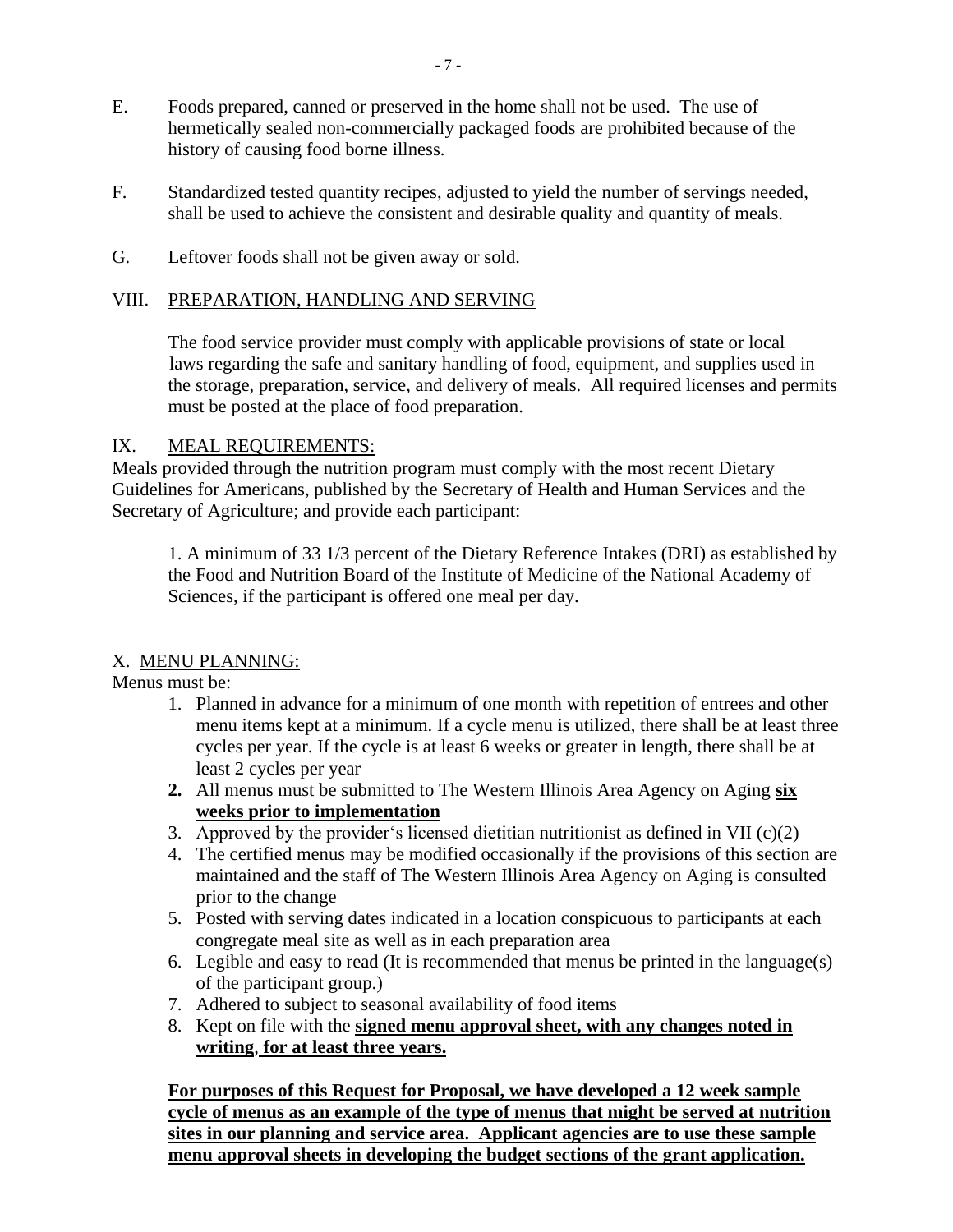#### XI. SPECIAL DIET MENUS

- A. Provide special menus, where feasible and appropriate, to meet the particular dietary needs arising from the health requirements, religious requirements, ethnic or cultural backgrounds of eligible individuals.
- B. Special diet menus must be planned under the supervision of a licensed dietician.
- C. A written physician's order for each individual requesting a special diet must be obtained prior to receipt of the meal and kept on file where the meal is prepared and served. The order must be renewed periodically by the physician as well as the consulting dietician.

### XII. Nutrition Services Incentive Program (NSIP) for the Elderly

**1.** Nutrition service providers are eligible to receive Administration on Aging (AoA) cash assistance in the form of a funding allocation for meals served through AoA's NSIP Program for the Elderly. Allocated funding may be claimed for meals that:

**a.** Meet the dietary guidelines as specified in Item J. above;

**b**. Are served to eligible participants, which include persons 60 years of age or older, their spouses, disabled persons and volunteers, as described in the Nutrition Service Standards sections F.1 – F.2; **(Note: NSIP reimbursement may NOT be claimed for meals served to guests or staff under 60 years of age.)**

**c**. Are served by an agency that has received a grant under Title III of the Older Americans Act and is under the jurisdiction, control, management, and audit authority of an AAA or the Department; and

**d.** Are provided with no set fee charged to the recipients.

2. NSIP funds:

**a**. Shall be used to increase the total number of meals served;

**b.** Shall only be used to purchase United States agricultural commodities and other foods; and

**c**. Shall not be used to off-set program costs or as non-federal matching funds for any other federal program.

#### XIII. MENU STANDARDS

**1.** Service providers who choose not to complete a nutritional analysis of their menus will follow the meal pattern described in this section.

Requirements for One or Two Meal(s) Daily

### **\*Each meal must provide:**

(1) Serving lean meat or meat alternate: 3 ounces of edible cooked meat, fish, fowl, eggs or meat alternate

(2) Serving(s) vegetables: ½ cup equivalent – may serve an additional vegetable instead of a fruit

(1) Serving fruit:  $\frac{1}{2}$  cup equivalent – may serve an additional fruit instead of a vegetable

(2) Servings grain, bread or bread alternate, preferably whole grain: for example, 2 slices of whole grain or enriched bread 1 ounce each or 1 cup cooked pasta or rice

(1) Serving fat free or low fat milk or milk alternate: 1 cup equivalent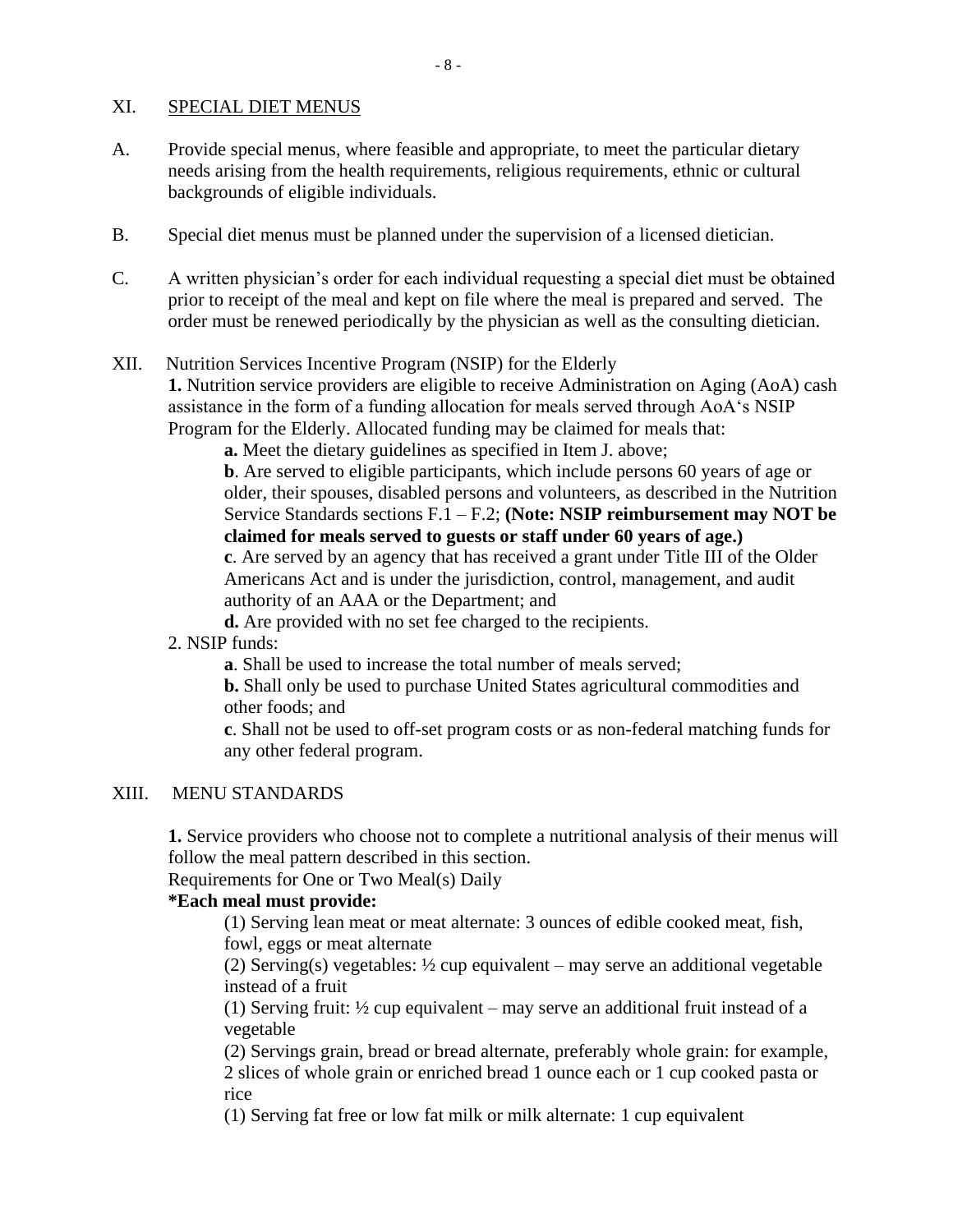#### - 9 -

### **\*Margarine and dessert are optional and must be counted in the calories, fat and sodium totals, if served in addition to above components.**

#### **Meat or Meat Alternate**:

Three ounces (providing at least 19 g protein) of lean meat, poultry, fish or meat alternate should generally be provided for the lunch or supper meal. Meat serving weight is the edible portion, not including skin, bone, or coating.

Meat (1 ounce) alternates include:

1 medium egg 1 ounce cheese (nutritionally equivalent measure of pasteurized process cheese, cheese food, cheese spread, or other cheese product)  $\frac{1}{2}$  cup cooked dried beans, peas or lentils 2 tablespoons peanut butter or 1/3 cup nuts  $\frac{1}{4}$  cup cottage cheese  $\frac{1}{2}$  cup tofu 1 ounce of soy type burger A one ounce serving or equivalent portion of meat, poultry, fish, may be served in combination with other high protein foods.

Protein/lean meat /meat alternate items containing textured vegetable protein and providing at least 19 g protein in a (3 oz) serving may be served.

Except to meet cultural and religious preferences and for emergency meals, serving dried beans, peas or lentils, peanut butter or peanuts, and tofu for consecutive meals or on consecutive days should be avoided.

Imitation cheese (which the Food and Drug Administration defines as one not meeting nutritional equivalency requirements for the natural, non-imitation product) cannot be served as meat alternates.

To limit the sodium content of the meals, serve no more than once a week cured and processed meats (e.g., ham, smoked or Polish sausage, corned beef, wieners, luncheon meats, dried beef).

To limit the amount of fat, especially saturated fat, and cholesterol in meals, regular ground meat should be served no more than twice weekly when one meal is provided, four times weekly if two meals are provided, and no more than 6 times a week if three meals are provided.

#### **Vegetables**

A serving of vegetable (including cooked dried beans, peas and lentils) is generally ½ cup cooked or raw vegetable; or ¾ cup 100% vegetable juice, or 1-cup raw leafy vegetable. For prepacked 100% vegetable juices, a  $\frac{1}{2}$  cup juice pack may be counted as a serving if a  $\frac{3}{4}$  cup prepacked serving is not available.

Fresh, frozen or unsalted canned vegetables are preferred instead of canned vegetables containing salt.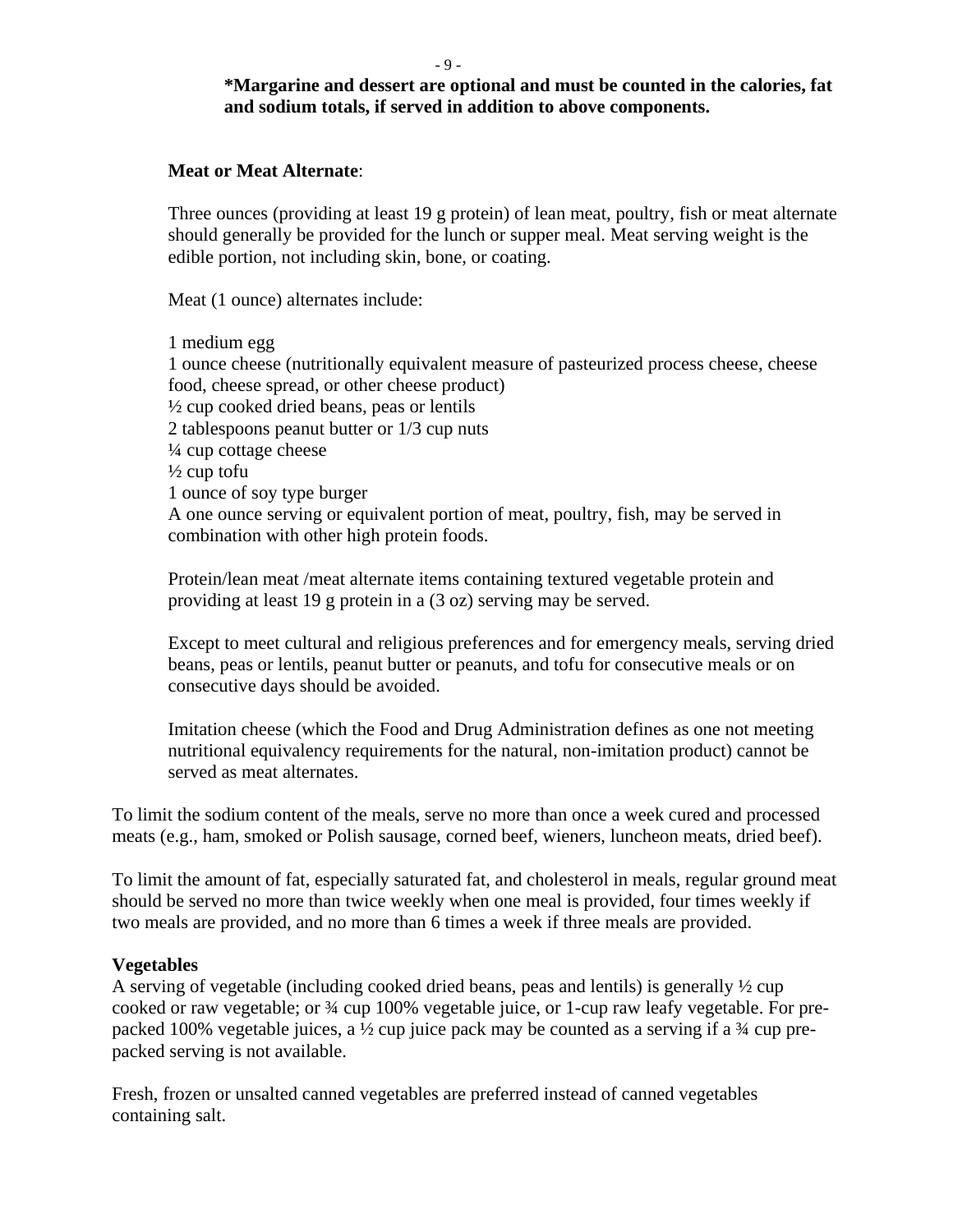Vegetables as a primary ingredient in soups, stews, casseroles or other combination dishes should total ½ cup per serving.

At least one serving from each of the five vegetable subgroups must be included in a weekly menu. The five vegetable subgroups include dark green vegetables, orange vegetables, cooked dry beans and peas, starchy vegetables, and "other" vegetables.

A serving of cooked legumes (dried beans, peas and lentils) must be included twice each week, if one meal is provided; 4 servings per week must be included, if two or three meals are provided.

### **Fruits**

A serving of a fruit is generally a medium apple, banana, orange, or pear; ½ cup chopped, cooked, or canned fruit; or  $\frac{3}{4}$  cup 100% fruit juice. For pre-packed 100% fruit juices, a  $\frac{1}{2}$  cup juice pack may be counted as a serving if a ¾ cup pre-packed serving is not available.

Fresh, frozen, or canned fruit will preferably be packed in juice, without sugar or light syrup

### **Grain, Bread or Bread Alternate**

A serving of grain or bread is generally 1 slice (1 ounce), whole grain or enriched; ½ cup cooked whole grain or enriched pasta or grain product; or 1 ounce of ready-to-eat cereal. Priority should be given to serving whole grains. Grain, bread and bread alternates include:

1 small 2-ounce muffin, 2" diameter 2 mini muffins 2" cube cornbread 1 biscuit, 2" diameter 1 waffle, 4" diameter 1 slice French toast ½ slice French toast from ―Texas toast ½ English muffin 1 tortilla, 4-6" diameter 1 pancake, 4" diameter ½ bagel 1 small sandwich bun (<3" diameter) ½ cup cooked cereal 4-6 crackers (soda cracker size) ½ large sandwich bun ¾ cup ready to eat cereal 2 graham cracker squares ½ cup bread dressing/stuffing  $\frac{1}{2}$  cup cooked pasta, noodles or rice prepared pie crust, 1/8 of an 8" or 9" two-crust pie ½ cup cooked grain product in serving of fruit "crisp" or cobbler A variety of enriched and /or whole grain products, particularly those high in fiber, are recommended. Two servings whole grain products must be served at least twice a week when one meal is

provided; 4 servings whole grain products must be served per week when 2 meals are provided; 6 whole grain products must be served per week when 3 meals are provided.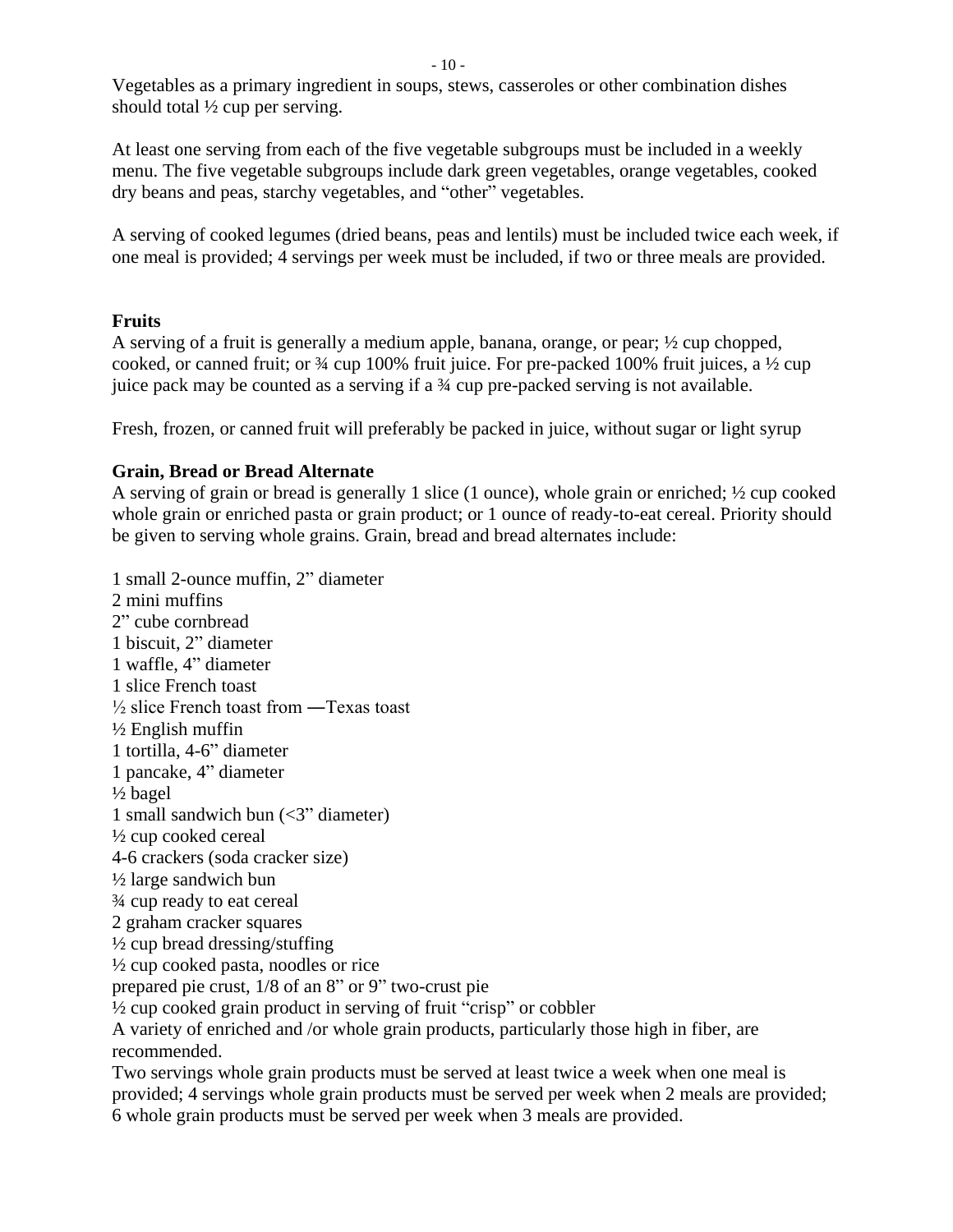- 11 -

Grain/bread alternates do not include starchy vegetables such as potatoes, sweet potatoes, corn, yams, or plantains. These foods are included in the vegetable food group.

### **Milk or Milk Alternates**

One cup skim, low fat, whole, buttermilk, low-fat chocolate milk, or lactose-free milk fortified with Vitamins A and D should be used. Low fat or skim milk is recommended for the general population. Powdered dry milk (1/3 cup) or evaporated milk (½ cup) may be served as part of a home-delivered meal.

### **Milk alternates for the equivalent of one cup of milk include:**

- 1 cup fat free or low fat milk
- 1 cup yogurt, fat free or low fat
- 1 cup fortified soymilk
- 1 ½ cups cottage cheese, low fat
- 8 ounces tofu (processed with calcium salt)
- 1½ ounces natural or 2 ounces processed cheese

### 2. Nutrient Values for Meal Planning and Evaluation

The table below presents the most current DRIs and other nutrient values to use when planning and evaluating meals. Values are provided for serving 1, or a combination of 2 or 3 meals for 1 day consumption for the average older adult population served by nutrition programs.

| Menus that are           | <b>Amount Required</b> |     | <b>Notes</b>           |
|--------------------------|------------------------|-----|------------------------|
| documented** as          |                        |     |                        |
| meeting the nutritional  |                        |     |                        |
| requirements through     |                        |     |                        |
| menu analysis must       |                        |     |                        |
| have written             |                        |     |                        |
| documentation, which     |                        |     |                        |
| supports the following   |                        |     |                        |
| nutrients, are provided: |                        |     |                        |
| Nutrient                 |                        |     |                        |
| Calories (cal)           | 685 calories per meal  |     | No one meal may be     |
|                          | averaged over one      |     | less than 600 calories |
|                          | week                   |     |                        |
| Protein (gm)             |                        | 19  |                        |
| Carbohydrate (gm)        |                        | 43  |                        |
| Fat $(gm)$               | $15 - 23$              |     | No one meal may be.    |
|                          | $\leq$ 30% calories    |     | more than 35% fat      |
|                          | averaged over one      |     |                        |
|                          | week                   |     |                        |
| Fiber (gm)               |                        | 10  |                        |
| Vitamin A (ug)           |                        | 300 |                        |
| Vitamin C (mg)           |                        | 30  |                        |
| Vitamin $E(ug)$          | 5                      |     |                        |
| Vitamin B6 (mg)          | .6                     |     |                        |
| Folate (ug)              |                        | 133 |                        |
| Vitamin B12 (ug)         |                        | .8  |                        |
| Calcium (mg)             |                        | 400 |                        |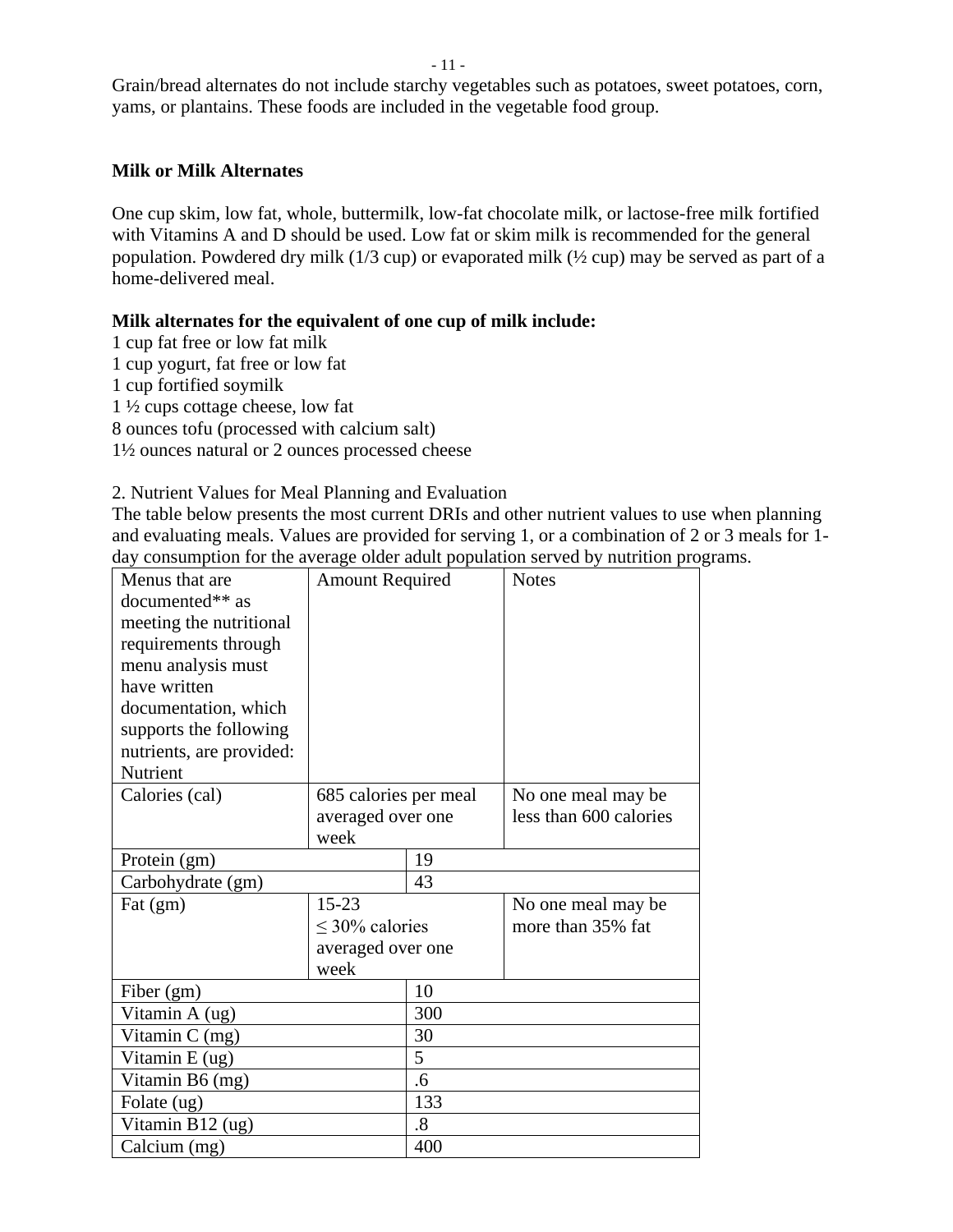|                            |                        | $-12-$ |                       |
|----------------------------|------------------------|--------|-----------------------|
| Magnesium (mg)             |                        | 140    |                       |
| $\text{Zinc} \text{ (mg)}$ |                        | 3.7    |                       |
| Potassium (mg)             |                        | 1567   |                       |
| Sodium (mg)                | $<800$ , averaged over |        | No one meal more than |
|                            | one week               |        | $1000$ mg             |

\*\*Menu Approval Sheets (IDoA Meal Pattern & IDoA Nutritional Analysis) are provided to Nutrition Services providers for the licensed dietitian nutritionist (as defined in VII (c)(2) of this section) to use in documenting that nutritional requirements are met by the menu through meeting the meal pattern requirements or through carrying out a nutritional analysis of menus.

### **3.** Specific Nutrient Sources

### a. Vitamin A\*\*\*

Each day each meal must provide at least 300 mg vitamin A through foods served.

To ensure this amount of vitamin A is provided when the meal pattern is followed, vitamin A rich foods must be served 2 to 3 times per week for one meal per day.

One rich source or two fair source servings may be used to meet the requirements.

Some examples of rich sources of vitamin A include:

Apricots, Cantaloupe, Collard Greens Kale, Mango, Spinach Turnip Greens & other dark greens Winter Squash (Hubbard, Acorn, Butternut) Carrots and Sweet Potatoes

Some examples of fair sources of vitamin A include:

Apricot Nectar, Broccoli Tomato Sauce, Pumpkin, Vegetable Juice

b. Vitamin C\*\*\*

Each day each meal must provide at least 30 mg vitamin C through foods served.

To ensure this amount of vitamin C is provided when the meal pattern is followed, vitamin C may be provided as one serving of a rich source, 2 half servings of rich sources or 2 servings of fair sources.

When serving one meal per day, 1 rich or 2 fair sources must be served.

Fortified, full-strength juices, defined as fruit juices that are 100% natural juice with vitamin C added, are vitamin C-rich foods.

Partial-strength or simulated fruit juices or drinks, even when fortified, may not count as fulfilling this requirement, except cranberry juice.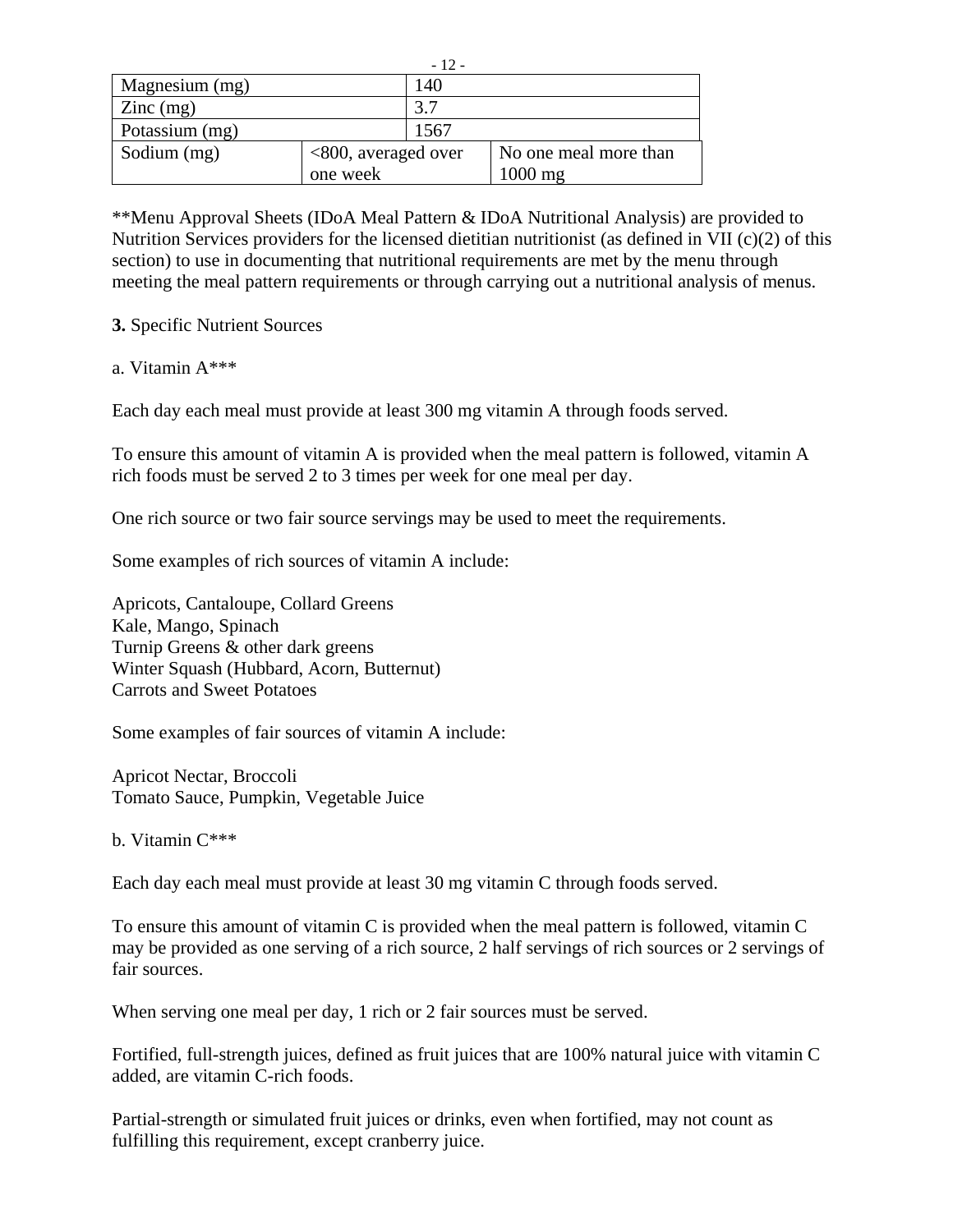- 13 -

Some examples of rich sources of vitamin C include:

Broccoli, Brussels Sprouts, Cantaloupe, Cauliflower, Fruit Juices (Fortified), Grapefruit, Grapefruit Juice, Green Pepper, Honeydew, Kale, Kiwi, Mango, Mandarin Oranges, Oranges/Orange Juice, Strawberries, Sweet Potatoes, Yams, Sweet Red Pepper, Tangerines

Some examples of fair sources of vitamin C include:

Asparagus, Cabbage, Collard Greens, Mustard Greens, Pineapple, Potatoes, Spinach, Tomato/ Tomato Juice/Sauce, Turnip Greens, Watermelon

\*\*\*These are a few examples of vitamins A and C sources.

### XIV. Food Preparation Recommendations

1. When cooking use salt sparingly or eliminate entirely by using spices, herbs or other seasoning. To flavor foods, use salt-free seasoning, lemon juice, lime juice or vinegar

2. Minimize the use of fat in food preparation. Fats should be primarily vegetable sources and in a liquid or soft (spreadable) form that is low in hydrogenated fat, saturated fat, and cholesterol. Limit fat to no more than 20-35 percent of the calories average for the week

3. Each meal should contain at least 10 grams of dietary fiber. Use whole grains, meat alternatives, and fruits and vegetables to increase the fiber content of the menus. A listing of fiber content of grains, vegetables and fruits is available to service providers. By consulting this listing and ensuring that a minimum of 10 g fiber is included through foods served on a daily basis, providers will meet the fiber requirements

4. Reflect seasonal availability of food

5. Plan so that food items within the meat and meat alternatives, vegetable, fruit and grain/bread groups are varied within the week and menu cycle

6. Include a variety of foods and preparation methods with consideration for color, combinations, texture, size, shape, taste and appearance

7. Do not provide vitamin and/or mineral supplements, except as specified in Item Q below

8. Use low-sodium meats, flavorings, and seasonings

9. Use low-fat salad dressing, spreads, cheese and gravies (made without drippings and fats)

10. Bake, broil, steam or stew foods in place of frying food in fat

11. Provide drinking water to encourage fluid intake. Dehydration is a common problem in older adults. Other beverages such as soft drinks, flavored (preferably sugar-free) drinks, coffee, tea and decaffeinated beverages may be used, but cannot be counted as fulfilling any part of the meal requirements. Nonnutritive beverages do not help meet nutrition requirements but can help with hydration.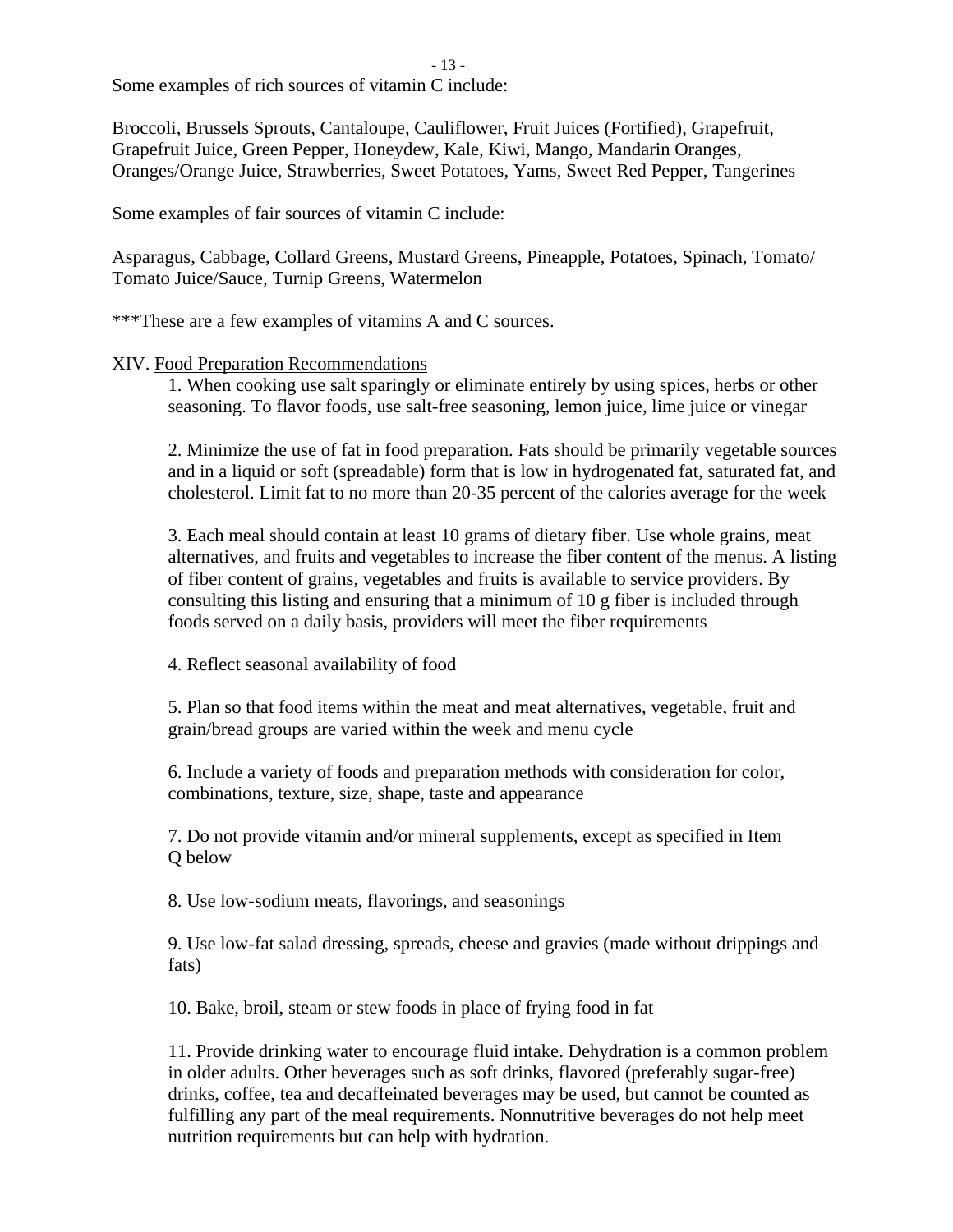12. Desserts may be provided as an option to satisfy the caloric requirements or for additional nutrients. Desserts such as fruit, whole grains, low fat or low sugar products are encouraged. Fresh, frozen, or canned fruits packed in their own juice are encouraged often as a dessert item, in addition to the serving of fruit provided as part of the meal. However, if a dessert contains as least ½ cup of fruit it may be counted as a serving of fruit. A dessert containing at least ½ cup enriched/whole grain product may be counted as a serving of grain. For example, a serving of two-crust (approx.  $1/8$  of  $8 \parallel \text{or } 9 \parallel \text{pie}$ ) fruit pie that contains at least ½ cup fruit is counted as one serving fruit and one serving grain.

13. Ethnic or religious menus must approximate as closely as possible (given religious requirements or ethnic background) the regular meal pattern and nutrient content of meals as previously stated.

14. Meals served in accordance with the meal standards are appropriate for persons with chronic disease, such as diabetes, heart disease and hypertension.

### XV. Nutrition Supplements

Nutrition supplements, including liquid or bars, may be made available to participants based on documented, assessed need as determined by a licensed dietitian, nutritionist or a physician. Such products cannot replace conventional meals unless a physical disability warrants their sole use. Nutrition supplements are not reimbursable under the Older Americans Act or by AoA.

### XVI. Foods Taken from Nutrition Sites

1. Unserved leftover foods shall not be taken from kitchens or sites by employees, volunteers, or participants.

2. Safety of the food after it has been served to a participant and when it has been removed from the congregate site is the responsibility of the recipient and may be consumed as that participant deems appropriate. Providers shall post signs that warn participants of the health hazards associated with removal of food from the congregate nutrition site.

### XVII. Food Borne Illness Complaint Reporting Requirements

1. In the event that a nutrition service provider receives a complaint or report of symptoms of food borne illness, the nutrition provider shall:

a. Notify the local health department immediately to initiate an investigation; and b. Notify the Western Area Agency on Aging within 24 hours of the investigative procedures in progress.

2. Western Area Agency on Aging shall notify the Department within three working days of a reported food borne illness. Thereafter, periodic updates shall be provided regarding the progress and findings of the investigation.

### XVIII. Food Service Requirements

Nutrition service providers must comply with applicable provisions of state or local laws regarding the safe and sanitary handling of food, equipment, and supplies used in the storage, preparation, service, and delivery of meals to an older individual.

1. Training

**a.** Training in sanitation, health, fire and safety regulations must be provided during the orientation of staff new to the program and, at a minimum, once a year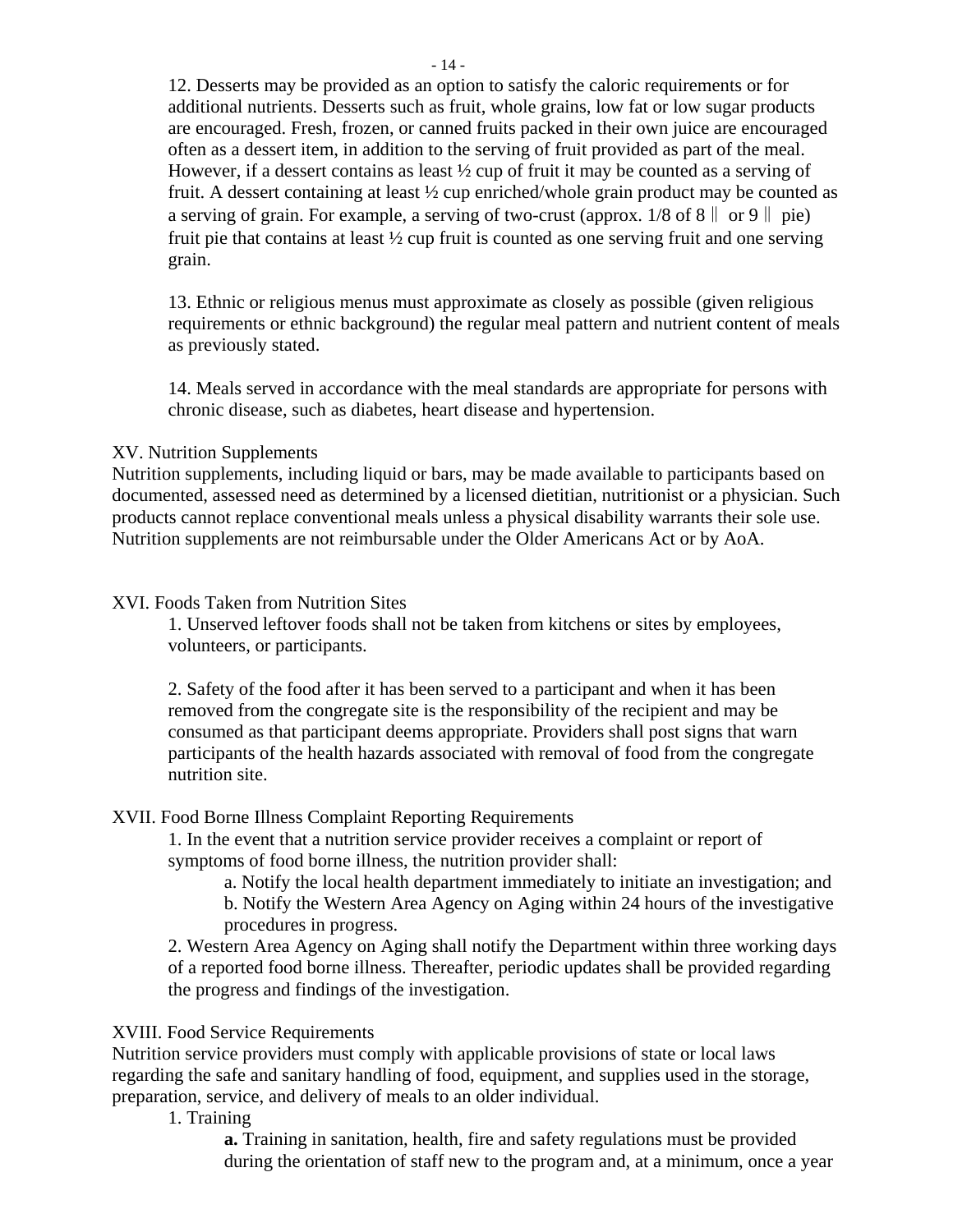thereafter. The training will include but not be limited to: safe food handling, food borne illnesses, hygienic practices of personnel, equipment sanitation, dish washing procedures, facility sanitation, rules for safe work, and fire and safety regulations. Where feasible or possible, state or local public health officials should be involved in the development of training materials and programs. In situations where regulations do not exist, or their applicability is questioned, the provider shall contact the appropriate State agency that establishes fire, health, or safety standards (e.g., State Fire Marshall, etc.).

**b**. The meal site supervisor or designee must successfully complete the Illinois Department of Public Health's Food Service Sanitation Manager Certification training, and have a current registration. This is a Department on Aging

requirement, and is also required by the Illinois Department of Public Health. Congregate meal sites are classified as ―Category I Facilities due to the type of population served by the congregate meal site (e.g., immune-compromised individuals such as the elderly comprise the majority of the consuming population).

Based on guidance from the Illinois Department of Public Health, the only exception for a meal site supervisor to not be required to have successfully completed the above certification training is when food is prepared in a different location within the facility and served in that same facility. An example would be a congregate meal site located in a long term care facility. Under these circumstances, the site supervisor would be supervised by a certified food service sanitation manager in the preparation area of the facility. Note: Local public health departments do not have the authority to waive this requirement.

> **c**. All staff working in the food preparation and food serving area shall be under the supervision of a person who will ensure the application of hygienic techniques and practices in food handling, preparation, service and delivery.

2. Food Temperatures

**a**. **Food temperatures at the time of service and at the time of delivery must be no less than 140° F for hot foods and no more than 41° for cold foods. b**. For congregate meals, the temperature of the food should be checked and documented daily at the time of service and in the case of catered food, at the time of food arrival and at the time of service.

**c.** For home delivered meals, the temperature of the food should be checked and documented daily both at the end of production and at the time of packaging; and on a regular basis, not less than one time per month, at the end of the delivery route requiring the longest delivery time.

Frozen prepackaged meals are not acceptable. All foods must be prepared daily. Textured vegetable protein products will not be accepted as a meat extender.

### XIX. MEAL COST

All applicant agencies are required to detail the cost of the meals they intend to provide according to the instructions in the Grant Application. Please ensure pricing of meal packaging materials are included in cost per meal. All applicant agencies are required to use the format provided in the Grant Application to present their meal cost breakdown.

### XX.. OTHER PROVISIONS FOR FOOD SERVICE PROVIDERS

Meal Site Menu Substitutions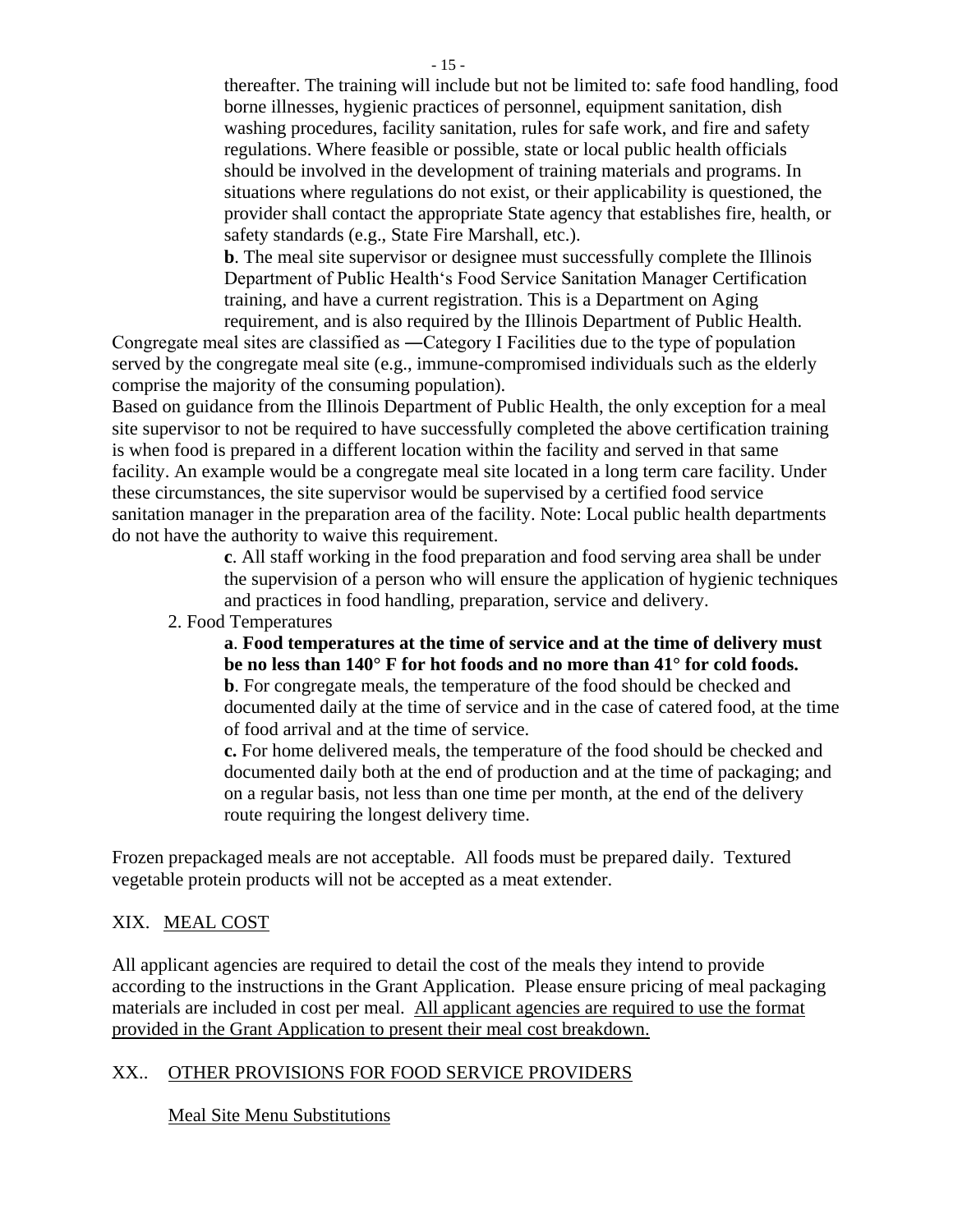- 16 -

In the event that the food service provider fails to provide meals in quantities ordered or if meals do not meet prescribed requirements, the nutrition site must contact the food service provider and the food service provider must provide for a satisfactory remedy.

### Availability of Food Service Provider Staff

Management staff of the food service provider must be available to handle complaints and problems. Staff will also be asked to participate in menu planning, Project Council meetings and other meetings as appropriate. Staff of the food service provider must be available to the Grantee up to 12:00 p.m., Mon. – Fri. to ensure expedition of all meals.

Any additional information the food service provider wishes to make available regarding proposed service delivery and meal costs will be reviewed by The Western Area Agency on Aging.

# XXI. ADDENDUM MENUS FOR TITLE III – C1 AND C2

The following pages of information contain the 12 week menu cycle that applicant agencies are to use when completing the budget sections of the Grant Application.

### XXII. CATERERS ACCOUNTING RECORDS, AUDITS, AND REPORTS

- A. Auditors representing Project NOW and the Elderly Nutrition Program will have free access to all books and records maintained by the caterer relative to the contract.
- B. The Lessee agrees that the records are to be kept in a manner specified by auditors representing the Elderly Nutrition Program and the Illinois Department on Aging, and that failure to follow written instructions as to record keeping requirements will be cause for cancellation of the contract agreement.

### XXIII. INSURANCE

The Lessee will provide compensation insurance and see that compensation is paid to all employees of their company sustaining injury (including death) as a result of employment at, on, or in, any structure, device, apparatus, enclosure, or any activity, by reason of this agreement, such compensation is made in accordance with the "Illinois Workmen's Compensation Act."

The Lessee will maintain Public Liability Insurance in an amount sufficient to protect against all risks for damage or injury, including death, to persons or property, wherever located, resulting from any action or operation under the contract or in connection with the work. Minimum coverage for Public Liability shall be:

| <b>BODILY &amp; PERSONAL INJURY</b> |             |
|-------------------------------------|-------------|
| Each person                         | \$500,000   |
| Each occurrence                     | \$1,000,000 |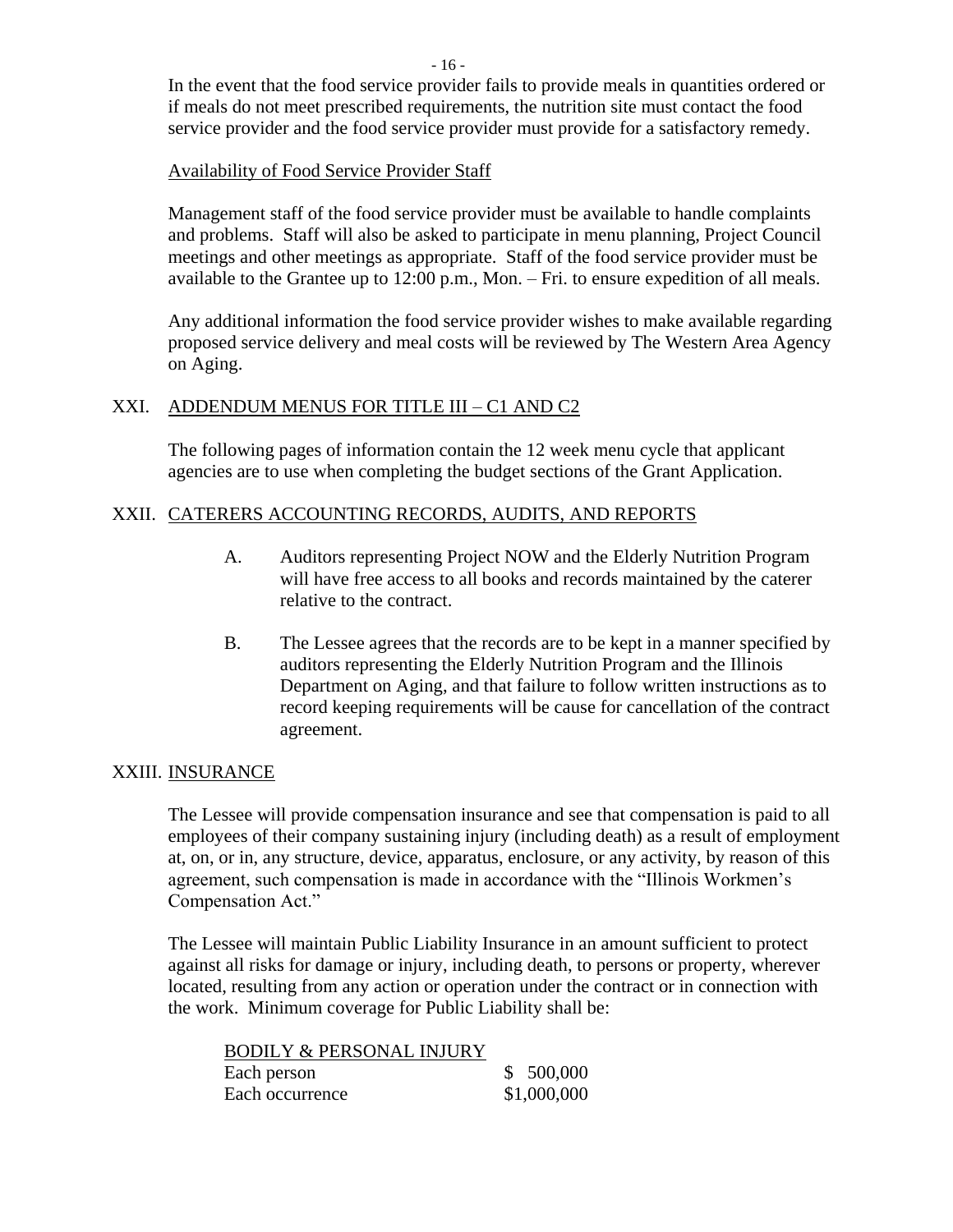PROPERTY DAMAGE Each occurrence  $$ 500,000$ Aggregate \$1,000,000

The Lessee will maintain Automobile Liability Insurance, including property damage, covering all owned or rented equipment used in connection with the work. Minimum coverage for Public Liability shall be:

| <b>BODILY &amp; PERSONAL INJURY</b> |             |
|-------------------------------------|-------------|
| Each person                         | \$500,000   |
| Each occurrence                     | \$1,000,000 |
|                                     |             |
| PROPERTY DAMAGE                     |             |
| Each occurrence                     | \$100,000   |
| Aggregate                           | 100,000     |

All insurance policies are to be issued by companies authorized to do business under the laws of the Sate of Illinois, and certificates of insurance must be available to Project NOW for review.

Project Liability shall be included under Public Liability and specifically identified in the Insurance Contract.

### XXIV. INSTRUCTIONS TO BIDDERS

All forms must be fully and accurately completed and signed by the applicant. The application and sealed bid are to be submitted to the Project NOW, Inc. Finance Director by 10:00 A.M. C.S.T. Monday, July 18<sup>th</sup>, 2022.

Beginning immediately after the above date, Project NOW will carefully and objectively review all properly completed applications received within the time specified and will notify each said applicant as promptly as possible thereafter as to the result of the review process.

Bids will be publicly opened and tabulated Monday, July 18<sup>th</sup>, 2022, at 12:00 PM, C.S.T., at Project NOW, Inc., CAA, 418 19<sup>th</sup> Street, Rock Island, Illinois 61201.

#### MAILING INSTRUCTIONS:

Bids must be marked **SEALED BID** and mailed to:

Katie Resig Interim Finance Director Project NOW, Inc. 418 19th Street Rock Island, Illinois 61201

### APPLICATION FORMS

All of the forms in this package must be completed and signed by the individual or individuals who will execute the contract if so awarded.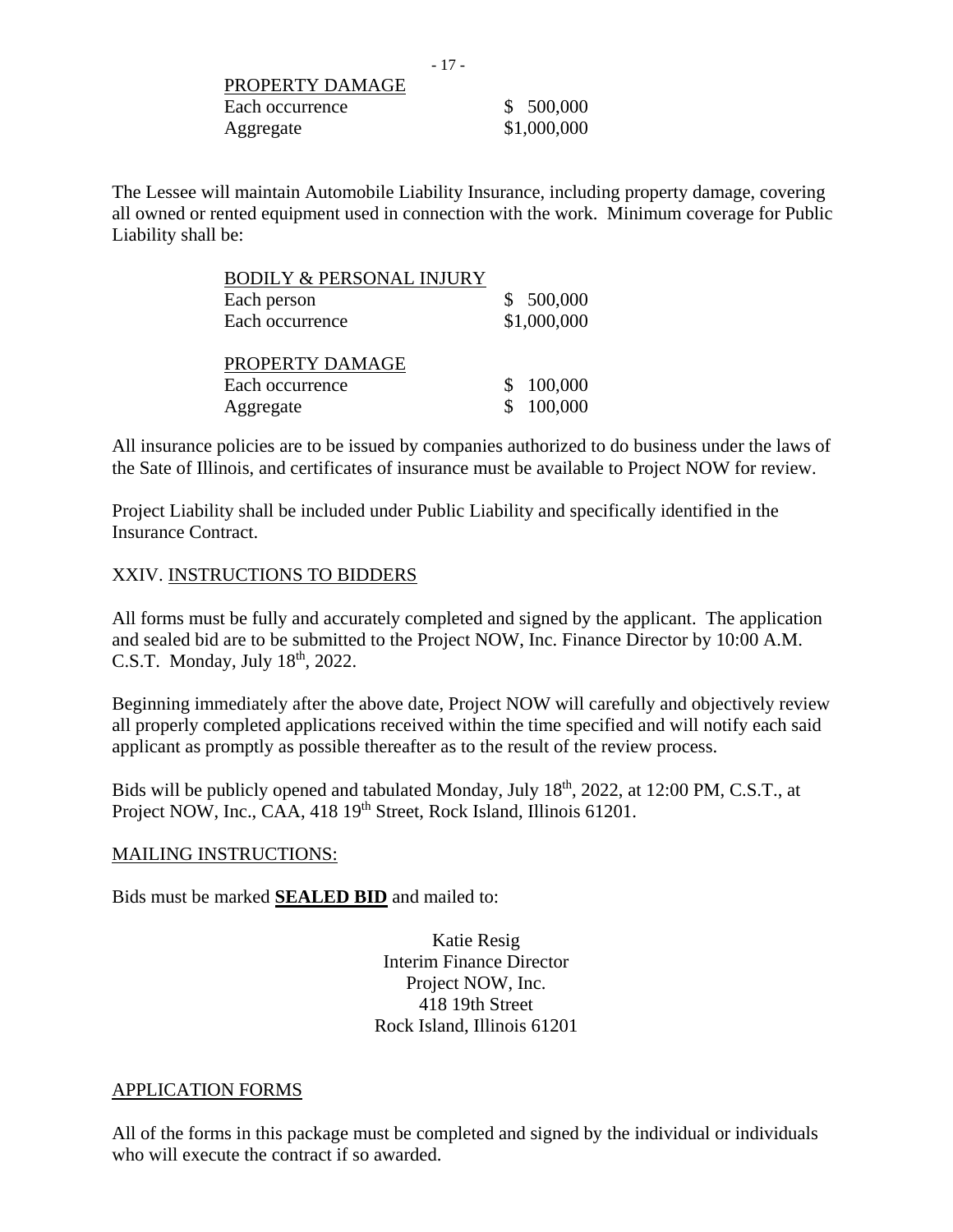Note:

It is a condition of these bid specifications that the Project NOW Elderly Nutrition Program has authority to verify any and all information submitted on these forms.

Please break down the cost per meal as follows: **Home Delivered Meals**

**RAW FOOD LABOR** \_\_\_\_\_\_\_\_\_\_\_\_\_\_\_\_\_\_\_\_\_\_\_\_\_ **ADMINISTRATION** \_\_\_\_\_\_\_\_\_\_\_\_\_\_\_\_\_\_\_\_ **OTHER COSTS** (commodity, storage, supplies, meal packaging materials, etc) \_\_\_\_\_\_\_\_\_\_\_\_\_\_\_\_\_\_ **DELIVERY COSTS** \_\_\_\_\_\_\_\_\_\_\_\_\_\_\_\_\_\_\_\_\_ **ANTICIPATED PROFIT** \_\_\_\_\_\_\_\_\_\_\_\_\_\_\_\_\_\_\_\_\_\_ Please break down the cost per meal as follows: **Congregate Meals RAW FOOD LABOR** \_\_\_\_\_\_\_\_\_\_\_\_\_\_\_\_\_\_\_\_\_\_\_\_\_ **ADMINISTRATION** \_\_\_\_\_\_\_\_\_\_\_\_\_\_\_\_\_\_\_\_ **OTHER COSTS** (commodity, storage, supplies, etc) **DELIVERY COSTS** \_\_\_\_\_\_\_\_\_\_\_\_\_\_\_\_\_\_\_\_\_ **ANTICIPATED PROFIT** \_\_\_\_\_\_\_\_\_\_\_\_\_\_\_\_\_\_\_\_\_\_\_ Please break down the cost per meal as follows: **Shelf Stable Meals RAW FOOD LABOR** \_\_\_\_\_\_\_\_\_\_\_\_\_\_\_\_\_\_\_\_\_\_\_\_\_ **ADMINISTRATION** \_\_\_\_\_\_\_\_\_\_\_\_\_\_\_\_\_\_\_\_ **OTHER COSTS** (commodity, storage, supplies, etc) **DELIVERY COSTS** \_\_\_\_\_\_\_\_\_\_\_\_\_\_\_\_\_\_\_\_\_

**ANTICIPATED PROFIT** \_\_\_\_\_\_\_\_\_\_\_\_\_\_\_\_\_\_\_\_\_\_\_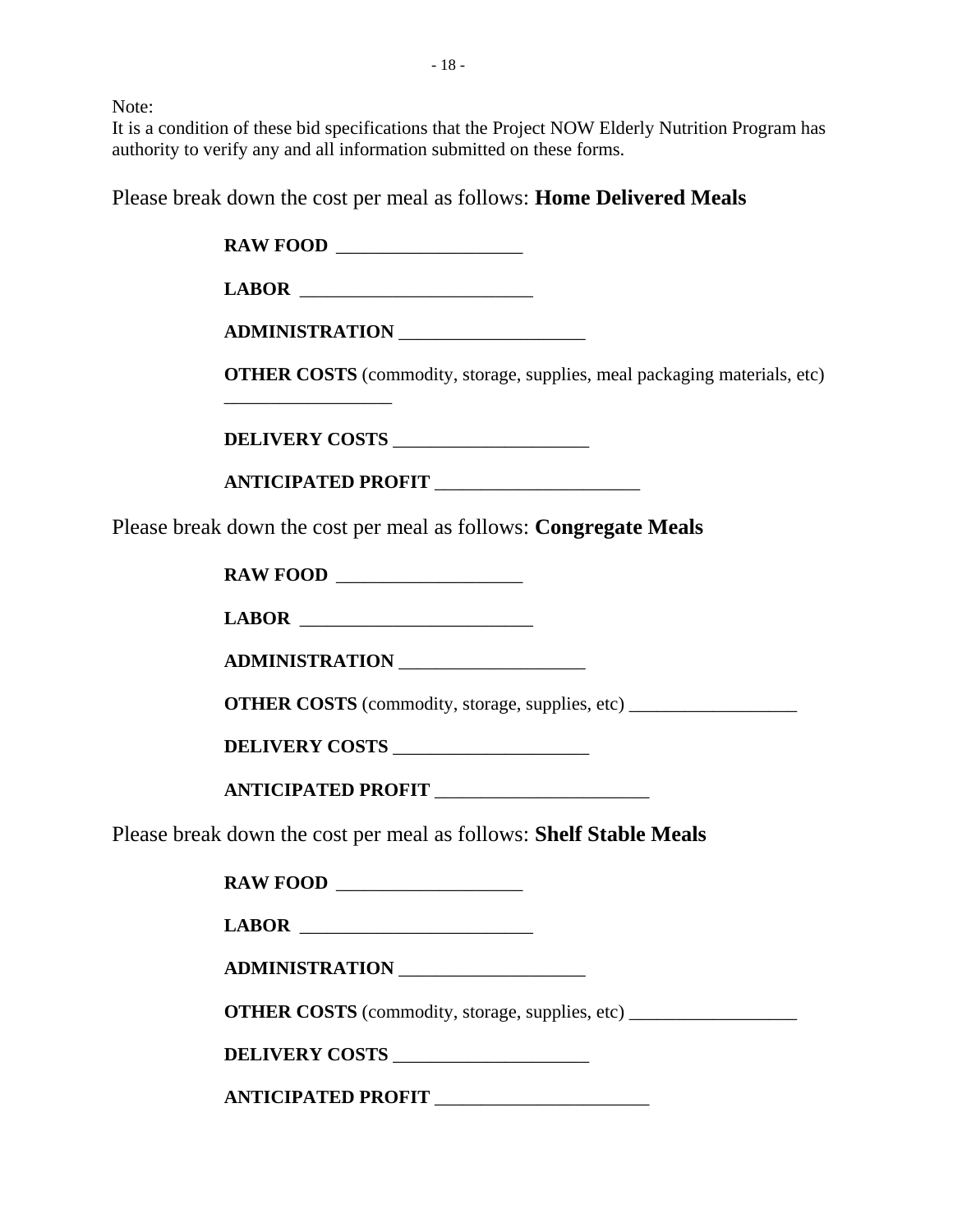# - 19 -

Unless otherwise specified, portions for products listed below are:

| <b>PRODUCT</b>     | <b>SERVING</b>   |
|--------------------|------------------|
| Soups (Chili)      | 8 oz             |
| Casseroles         | $6\,\text{oz}$   |
| Chicken            | 1 qtr cut        |
| Pies $(10$ inch)   | $10 \text{ cut}$ |
| <b>Sheet Cakes</b> | $2" \times 2"$   |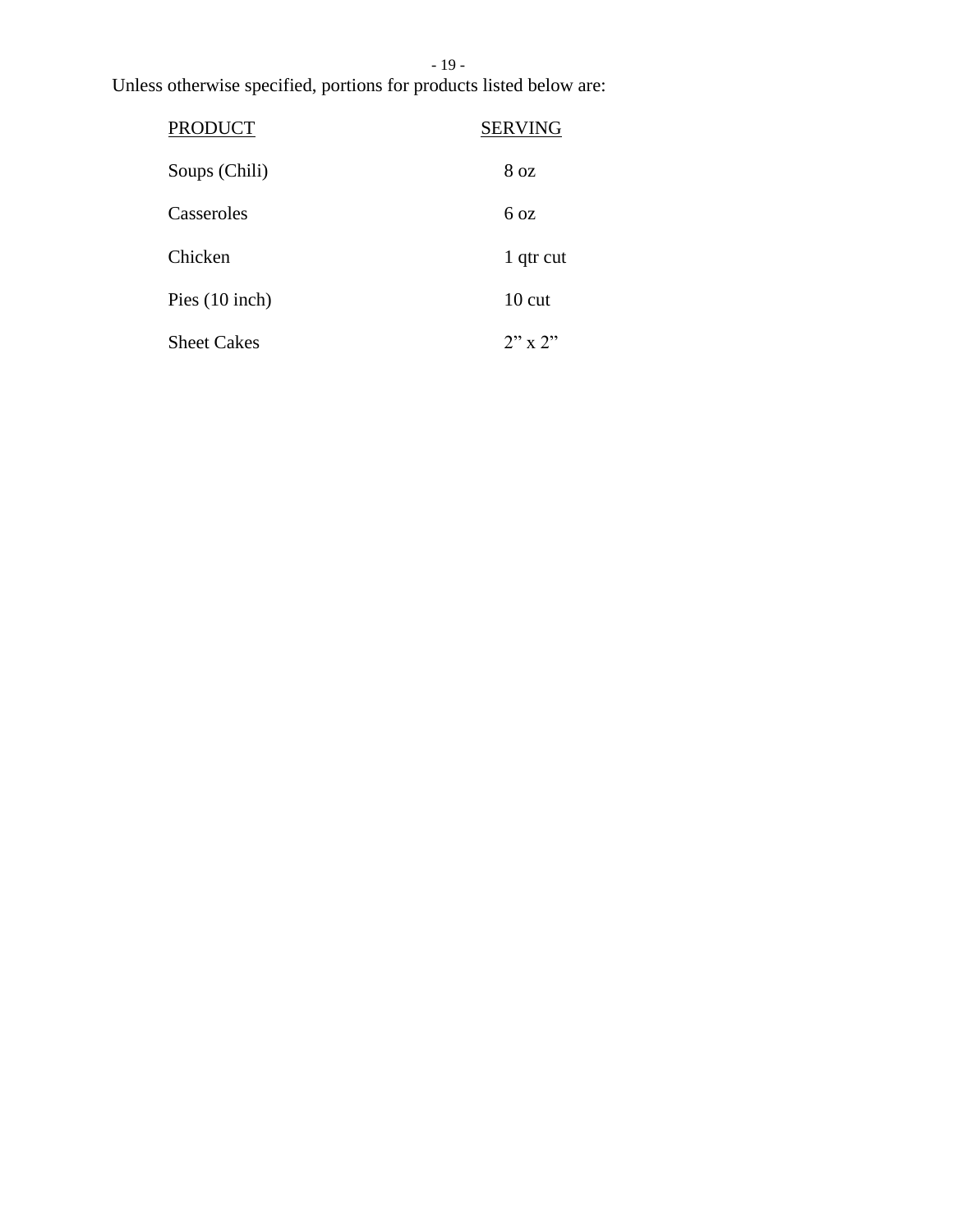### MEAL PROGRAM FOR OLDER PERSONS IN ROCK ISLAND COUNTY, IL.

## PROJECT NOW, INC.  $418\ 19$ <sup>TH</sup> Street Rock Island, Illinois 61201 (309)793-6391

1. General Information — (If additional space is needed, attach schedule)

A. By whom is the Catering Lease to be executed (if awarded)?

|                                                      | 1. Individual? Name: Name:                                                           |
|------------------------------------------------------|--------------------------------------------------------------------------------------|
|                                                      |                                                                                      |
|                                                      | 2. Partnership?____________________________Corporation?_________________________     |
|                                                      | (List names, addresses, titles, and percent of ownership)                            |
|                                                      |                                                                                      |
|                                                      |                                                                                      |
|                                                      |                                                                                      |
|                                                      |                                                                                      |
|                                                      |                                                                                      |
|                                                      |                                                                                      |
|                                                      |                                                                                      |
|                                                      |                                                                                      |
| pertinent operating and maintenance records with the | Have you (or your authorized agent) inspected the present sites and reviewed all     |
|                                                      |                                                                                      |
|                                                      |                                                                                      |
|                                                      |                                                                                      |
|                                                      | Hove you thoroughly investigated all Local State and Eederal laws and *DOA rules and |

C. Have you thoroughly investigated all Local, State, and Federal laws, and \*DOA rules and regulations governing the operation of this contract and, if selected as it's Caterer, do you agree to operate the Contract in full accordance therewith: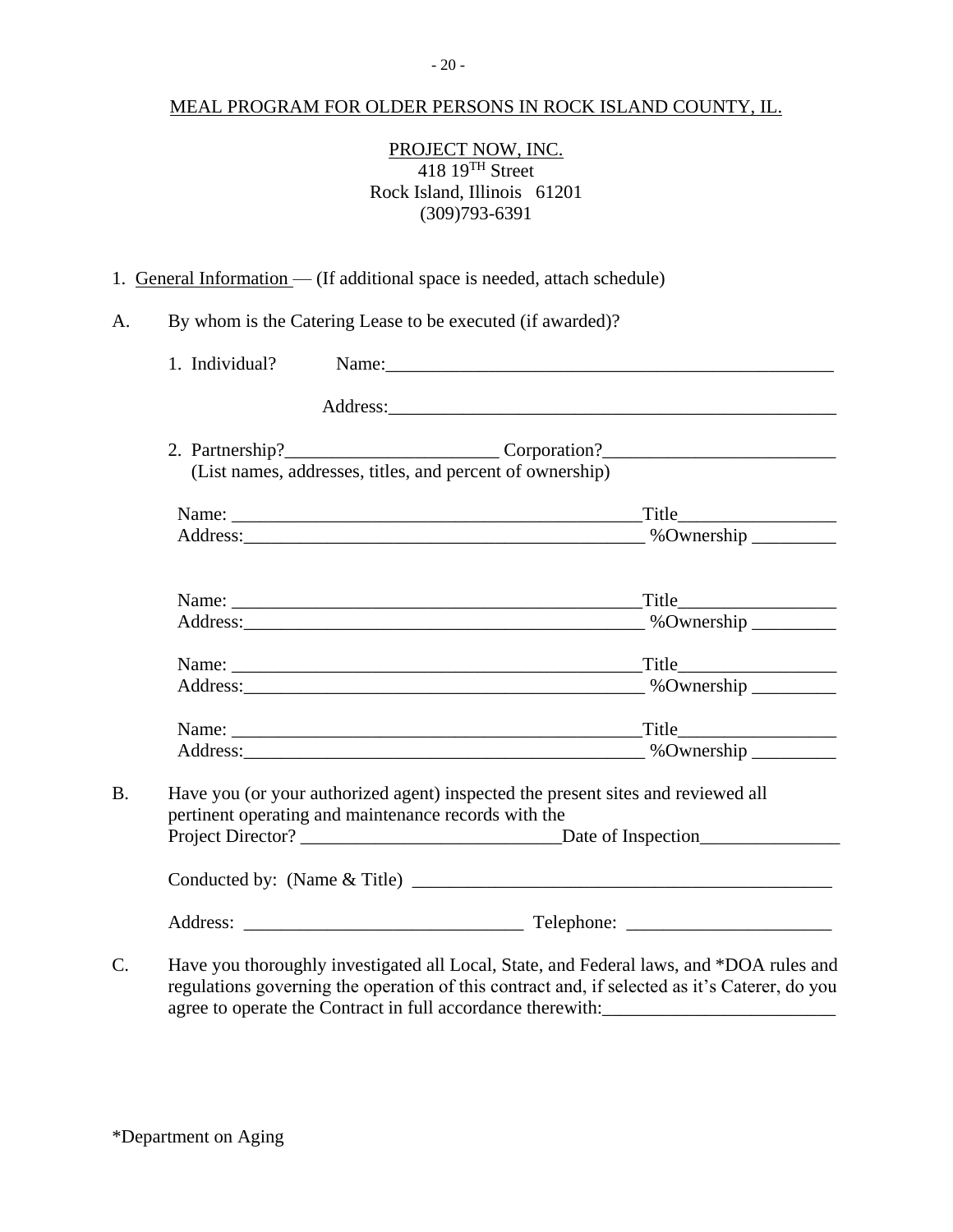II. Personal Information – (One completed copy required for each individual named in Form 1, Part A-1, or A-2)

| Principal's Name                                                                       | <u> 1989 - Johann Harry Harry Barbara, mars an t-Amerikaansk ferskeider (</u> |                                                                                                                                                                         |
|----------------------------------------------------------------------------------------|-------------------------------------------------------------------------------|-------------------------------------------------------------------------------------------------------------------------------------------------------------------------|
|                                                                                        |                                                                               |                                                                                                                                                                         |
|                                                                                        |                                                                               |                                                                                                                                                                         |
| Home Address                                                                           |                                                                               |                                                                                                                                                                         |
|                                                                                        |                                                                               |                                                                                                                                                                         |
|                                                                                        |                                                                               |                                                                                                                                                                         |
|                                                                                        |                                                                               |                                                                                                                                                                         |
|                                                                                        |                                                                               |                                                                                                                                                                         |
|                                                                                        |                                                                               |                                                                                                                                                                         |
| Marital Status                                                                         |                                                                               | No. of Children                                                                                                                                                         |
| Any catering or restaurant experience?                                                 |                                                                               | (Please furnish a few particulars)                                                                                                                                      |
|                                                                                        |                                                                               | Do you have a fraction or whole ownership in catering real estate at present? If so, please<br>offer the following information: (If more space needed, attach schedule) |
|                                                                                        |                                                                               |                                                                                                                                                                         |
|                                                                                        |                                                                               |                                                                                                                                                                         |
|                                                                                        |                                                                               |                                                                                                                                                                         |
|                                                                                        |                                                                               |                                                                                                                                                                         |
|                                                                                        |                                                                               |                                                                                                                                                                         |
|                                                                                        |                                                                               |                                                                                                                                                                         |
|                                                                                        |                                                                               |                                                                                                                                                                         |
|                                                                                        |                                                                               |                                                                                                                                                                         |
| Give three (3) bank and/or business references:<br>Give three (3) personal references: |                                                                               |                                                                                                                                                                         |

# **THE PRINCIPAL'S FINANCIAL STATEMENT MUST ACCOMPANY THIS APPLICATION.**

The statements contained in this application are true and complete and nothing has been suppressed affecting my moral and credit stability.

| Applicant's Signature_ |        |  |
|------------------------|--------|--|
| <b>WITNESS</b>         |        |  |
| Dated this             | Day of |  |